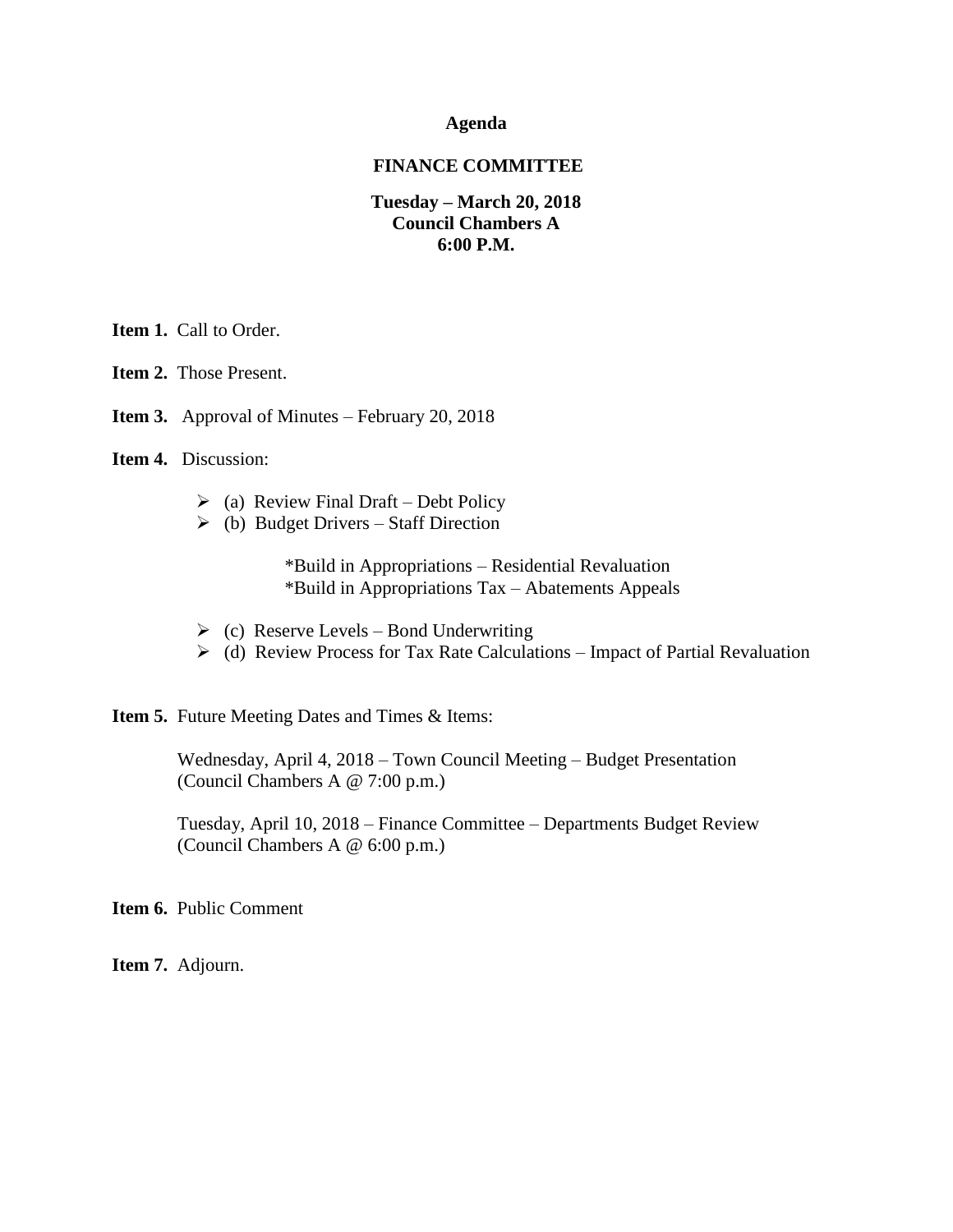## **PROPOSED**

# **Town of Scarborough**

**Financial and Fiscal Policy**

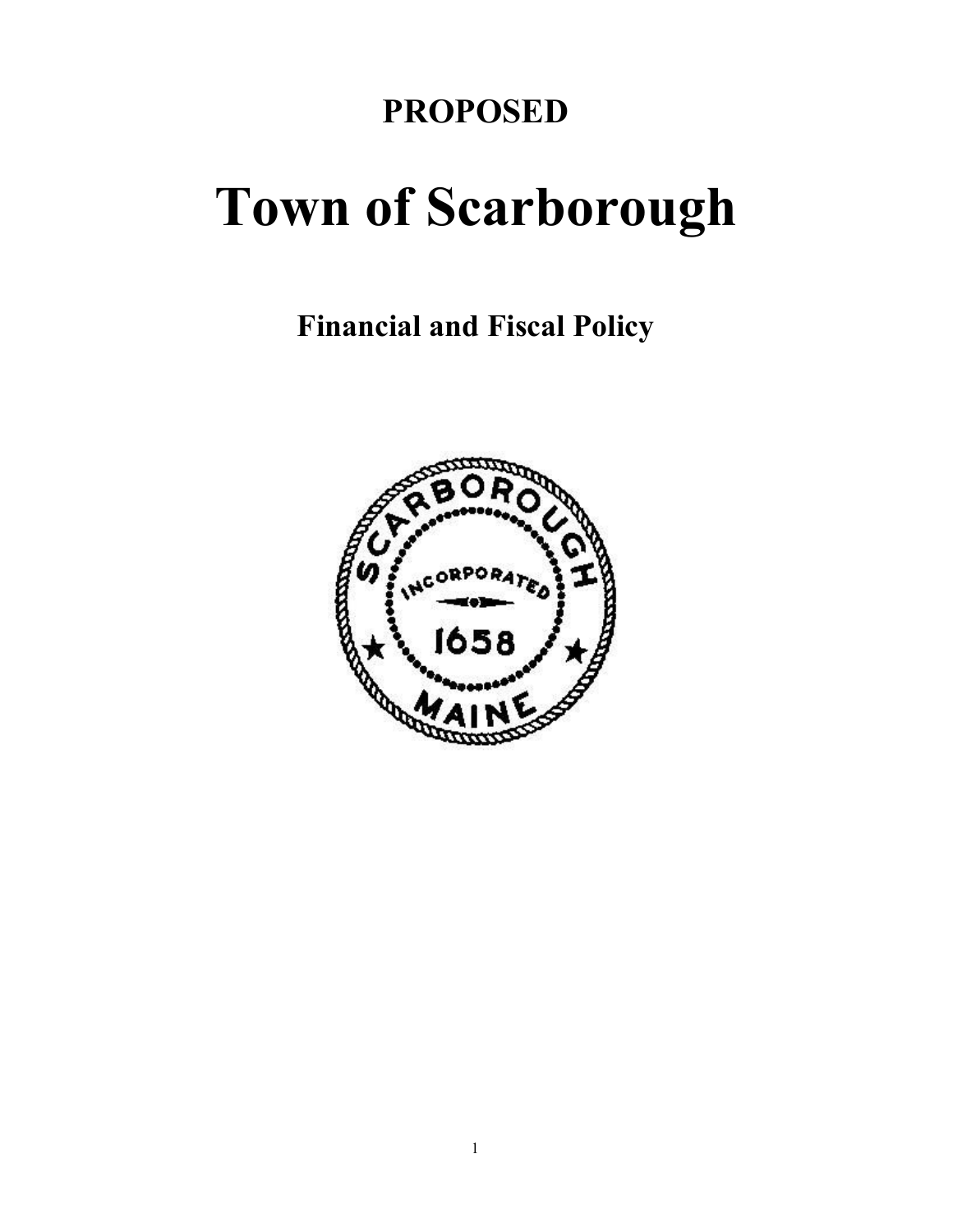### **TABLE OF CONTENTS**

### **SECTION I. DEBT MANAGEMENT POLICY**

|                                                        | 1                       |
|--------------------------------------------------------|-------------------------|
| Introduction                                           | 1                       |
| Purpose                                                | 1                       |
| Definitions                                            | $\overline{c}$          |
| Enforcement                                            | $\overline{\mathbf{c}}$ |
| Implementation                                         | $\overline{2}$          |
| Use of Debt Financing                                  | $\overline{4}$          |
| A. Short-Term Debt and Iterim Financing                | $\overline{4}$          |
| B. Long-Term Debt [Bonds] – Maturity over one (1) year | 5                       |
| Structure and Term of Debt Financing                   | 6                       |
| <b>Structure of Debt Obligations</b>                   | 6                       |
| <b>Call Provisions</b>                                 | 6                       |
| Competitive Sale                                       | 6                       |
| <b>Negotiated Sale</b>                                 | $\overline{7}$          |
| Voter Approved Bonds                                   | 7                       |
| Debt Administration and Financing                      | 7                       |
| <b>State Statutory Debt Limits and Exclusions</b>      | 7                       |
| Local Debt Limit                                       | 8                       |
| Capital Improvement Budget                             | 8                       |
| <b>Bond Fund</b>                                       | 8                       |
| <b>Reserve Funds</b>                                   | 8                       |
| <b>Equipment Reserve Funds</b>                         | $\,8\,$                 |
| <b>Finance Department</b>                              | $\,$ $\,$               |
| Investments                                            | 9                       |
| <b>Bond Counsel</b>                                    | 9                       |
| Underwriter's Counsel                                  | 9                       |
| <b>Financial Advisor</b>                               | 9                       |
| <b>Temporary Notes</b>                                 | 9                       |
| Credit Enhancements-Bond Insurance                     | 9                       |
| Competitive Sale of Debt                               | 9                       |
| Refunding of Debt                                      | 10                      |
| <b>Current Refundings</b>                              | 10                      |
| <b>Advance Refundings</b>                              | $\overline{10}$         |
| <b>Conduit Financings</b>                              | 11                      |
| <b>Arbitrage Liability Management</b>                  | 11                      |
| <b>Legal and Regulatory Requirements</b>               | 11                      |
| <b>Credit Rating</b>                                   | 12                      |
| Rating Agency Relationships                            | 12                      |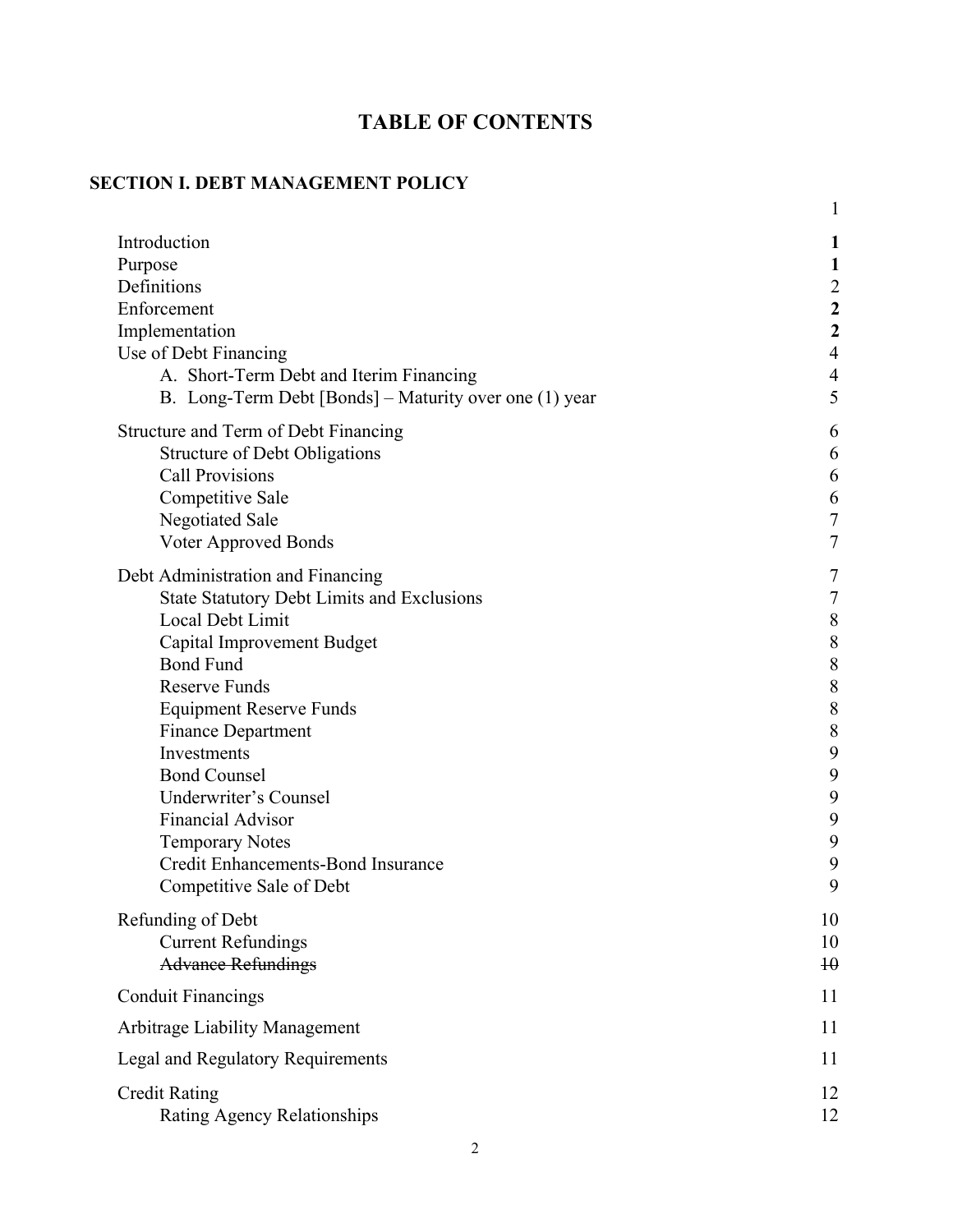| Use of Rating Agencies                            | 12 |
|---------------------------------------------------|----|
| Rating Agency Presentation                        | 12 |
| <b>Financial Disclosure</b>                       | 12 |
| <b>Continuing Disclosure</b>                      | 12 |
| Post-Issuance Reporting and Compliance            | 13 |
| Components                                        | 13 |
| <b>General Procedures</b>                         | 13 |
| Bibliography                                      | 14 |
| <b>APPENDIX 1 RATIOS</b>                          | 15 |
| APPENDIX 2 NET INTERST COST VS TRUE INTEREST COST | 15 |
| <b>SECTION II. INVESTMENT POLICY</b>              | 16 |
| Introduction                                      | 16 |
| Purpose                                           | 16 |
| Definitions                                       | 16 |
| Enforcement                                       | 17 |
| Scope                                             | 17 |
| Prudence                                          | 18 |
| <b>Investment Objectives</b>                      | 18 |
| Delegation of Authority                           | 19 |
| Ethics and Conflict of Interest                   | 19 |
| <b>Prohibited Interest</b>                        | 19 |
| Authorized Financeil Dealers and Institutions     | 19 |
| Safekeeping and Custody                           | 19 |
| <b>Maximum Maturities</b>                         | 19 |
| <b>Authorized Investments</b>                     | 20 |
| Diversification                                   | 20 |
| <b>Internal Controls</b>                          | 20 |
| <b>Checks and Balances</b>                        | 20 |
| <b>Accounting Method</b>                          | 20 |
| <b>External Management</b>                        | 20 |
| <b>Statutory Compliance</b>                       | 21 |
| Bibliography                                      | 21 |
| <b>SECTION III. FUND BALANCE POLICY</b>           | 21 |
| Introduction                                      | 21 |
| <b>Operating Budget</b>                           | 21 |
| <b>Classifying Fund Balance Amounts</b>           | 22 |
| Autority to Commit Funds                          | 22 |
| <b>Autority to Assign Funds</b>                   | 22 |
| <b>Unasigned Fund Balance</b>                     | 22 |
| Reporting                                         | 23 |
| Repeal of Prior Town Council Fund Balance Policy  | 23 |

### **SECTION IV. CAPITAL PLANNING POLICY 23**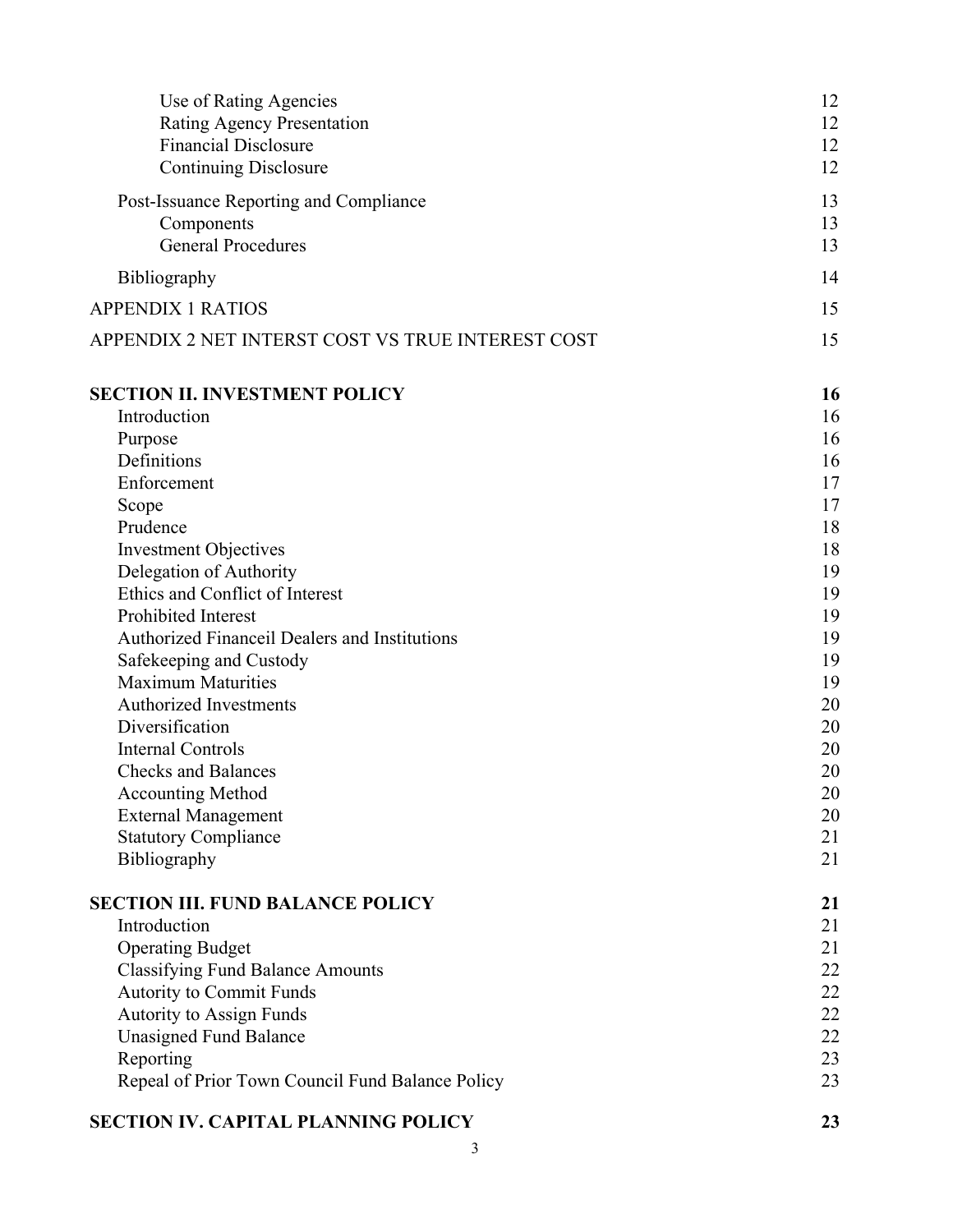| Introduction                                    | 23 |
|-------------------------------------------------|----|
| Purpose                                         | 24 |
| Definitions                                     | 24 |
| <b>Implementation/Policy Management</b>         | 25 |
| Capital Improvement Budget                      | 25 |
| Preservation of Existing Capital Infrastructure | 26 |
| Long-Range Facility Plan                        | 26 |
| Life-Cycle Expenses                             | 26 |
| Financing Options for Captial Budgets           | 26 |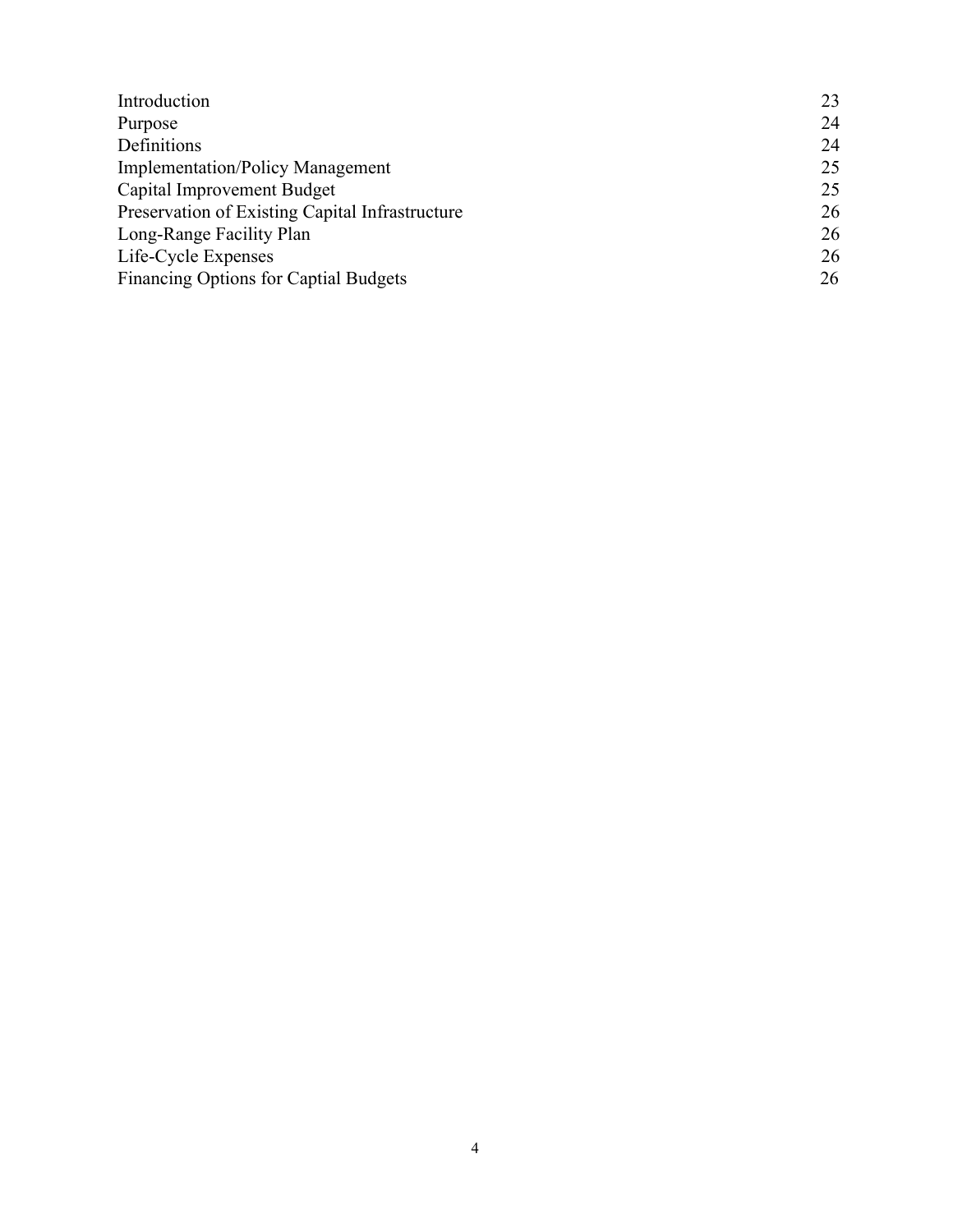### **Town of Scarborough**

### **Introduction**

The Town of Scarborough is committed to supporting, and being a significant stakeholder in, a vibrant, engaged, dynamic, and successful community. Central to this commitment is the consistent ability to fund programs and services our residents rely on. Debt management, prudent investment, regulation of fund balances, and capital planning all help determine the Town's success in meeting this commitment to the community. The policy below describes procedures that will be followed in bonding money, making investments, maintaining fund balance, and planning for capital investments. The policy also establishes fiscal and financial health indicators that will guide budgeting and planning decisions by both staff and elected officials. By adopting these indicators and committing to use them to guide decision making the Town of Scarborough furthers its promise to our residents to use their monies in an efficient, prudent, and thoughtful manner that ensures high quality services and predictable tax rates.

Staff will conduct an annual measurement of the established indicators and will report the findings to the Finance Committee within the first quarter of each calendar year. This assessment will take place within one month of the publication of the Comprehensive Annual Financial Report. None of the indicators found in this policy, alone or in combination, should be used as the sole basis for making decisions on fiscal policy. Rather, they are intended to be early warnings of areas that need further discussion. The policy statements included in this policy have been developed to guide these discussions.

### **SECTION I. DEBT MANAGEMENT POLICY**

### **INTRODUCTION**

The Town of Scarborough recognizes that one of the keys to sound financial management is a comprehensive Debt Management Policy. These benefits are recognized by bond rating agencies and the development of a Debt Policy is a recommended practice by the Government Finance Officers Association (GFOA). A Debt Policy establishes the parameters for issuing and managing debt. It provides guidelines regarding the timing and purpose for which debt may be issued, presents the types of permissible debt, and the methods of sale that may be used. The Debt Policy should recognize an obligation to fully and timely repay all debt as an essential requirement for entry into the capital markets. Adherence to a Debt Policy helps to ensure that a government maintains a sound financial position and that credit quality is protected.

The Debt Policy is to be used in conjunction with the operating and capital budgets, the Capital Improvement Program (CIP), and other financial policies. The advantages of a Debt Policy are:

- Enhancing the quality of decisions;
- Documenting the decision-making process;
- Identifying objectives for staff to implement;
- Demonstrating a commitment to long-term financial planning objectives; and
- Being viewed positively by the bond rating agencies, investment community and taxpayers.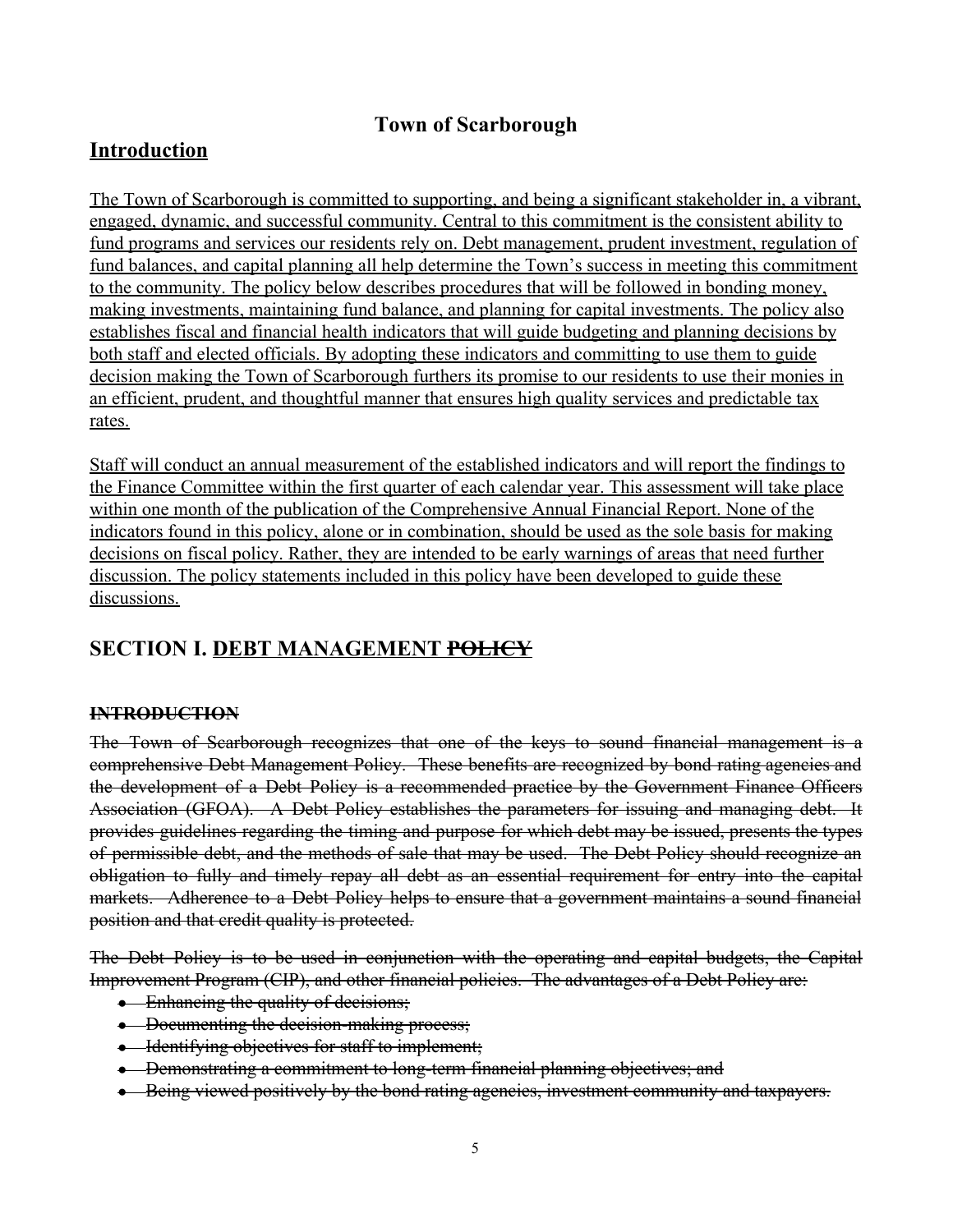### **PURPOSE**

The Debt Policy Statement sets forth comprehensive guidelines for the financing of capital expenditures. It is the objective of this policy that (1) the Town obtains financing only when desirable, (2) the process for identifying the timing and amount of debt financing be as efficient as possible (3) obtain and then retain the highest possible credit rating without drastically impacting town operations, (4) obtain the most favorable interest rate and other related costs and (5) comply with full and complete financial disclosure and reporting.

Debt financing, to include general obligation bonds, special assessment bonds, temporary notes, lease/purchase agreements, debt guaranteed by the Town, and other Town obligations permitted to be issued or incurred under Maine statute, should only be used to purchase capital assets that will not be acquired from current resources. The useful life of the asset or project needs to equal or exceed the payout schedule of any debt the Town assumes for that project. This allows for a closer match between those who benefit from the asset and those that pay for it.

To enhance creditworthiness and prudent financial management, the Town is committed to systematic capital planning, intergovernmental cooperation and coordination, and long-term financial planning. Evidence of this commitment to capital planning will be demonstrated through adoption and periodic adjustment of the Town's Capital Improvement Plan (CIP) and the annual adoption of a multi-year Capital Improvement Budget.

### **DEFINITIONS**

*Arbitrage***.** Arbitrage refers to the rebate amount due the Internal Revenue Service (IRS) where funds received from the issuance of tax-exempt debt have been invested and excess interest earnings have occurred unless complying with certain exceptions.

*EMMA***.** Electronic Municipal Market Access.

*General Obligation Bonds***.** Bonds backed by the full faith and credit of the Town. The taxing power may be an unlimited ad valorem tax, usually on real estate and personal property. A special tax rate levied for the Bond & Interest Fund may be used annually to pay for General Obligation debt service. Because it is secured by tax levies, this structure has strong marketability and lower interest costs.

*Revenue Bonds.* Bonds secured by specific revenues to be collected for the project and not by the full faith and credit of the Town. Also known as Non-recourse loans whereby the revenues pledged to pay for debt service are the only revenues available to pay the bonds.

*Lease/Purchase Agreements.* A legal document under which tangible property, such as equipment, property or vehicles, is leased in exchange for a periodic payment, with the option to purchase the property at the end of the leasing period. Many times, these obligations are subject to annual appropriations and are therefore, not statutory debt.

*Special Assessment Bonds.* Bonds issued to develop facilities and basic infrastructure for the benefit of properties within an assessment district. Assessments are levied on properties benefited by the project.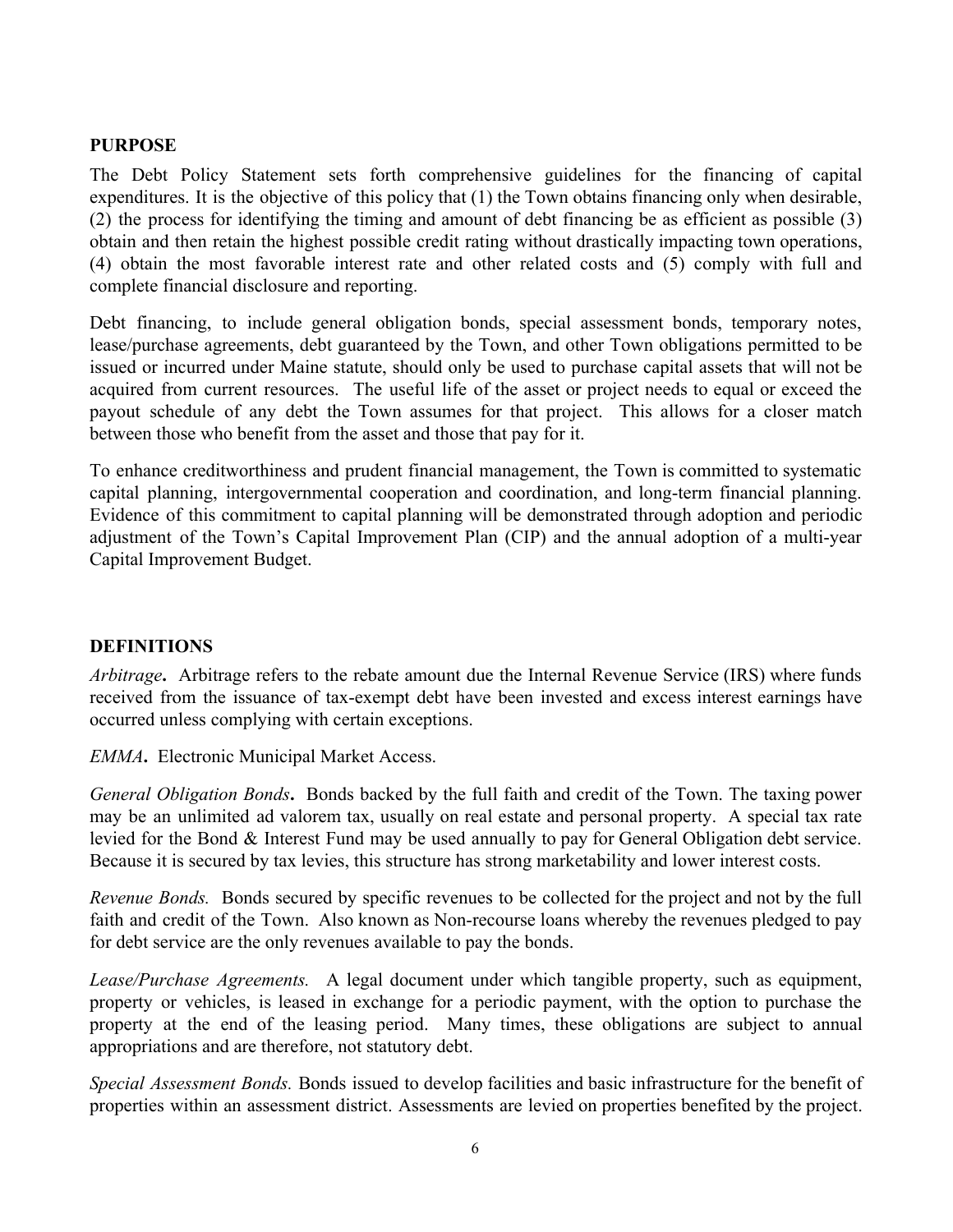The Town's recourse for nonpayment is foreclosure on the property and the remaining long-term obligation becomes the Town's direct obligation.

*Temporary Notes.* Notes are issued to provide temporary financing, to be repaid by long-term financing. This type of bridge financing has a maximum maturity of three years under Maine statute.

### **ENFORCEMENT**

This policy will be enforced by the Finance Director. This Debt Management Policy shall be reviewed by the Finance Director, Town Manager and the Finance Committee at least annually.

### **IMPLEMENTATION**

The Town's Debt Policy shall be implemented by the Finance Director when developing comprehensive debt management guidelines that provides for the following:

- Full and timely payment of principal and interest on all outstanding debt;
- That debt be incurred only for those purposes as provided by State statute;
- Capital improvements should be developed, approved and financed in accordance with the Town Charter and Ordinances and the capital improvement budgeting process;
- The payment of debt shall be secured by the faith, credit and taxing power of the Town, in the case of General Obligation, and the by the pledge of specified, limited revenues in the case of Revenue Bonds. The Town shall not pledge any Town revenues to its non-recourse conduit bond financings. Furthermore, the Town has no moral obligation to repay bondholders of conduit financings issued under its authority.
- Principal and interest retirement schedules shall be structured to: (1) achieve a low borrowing cost for the Town, (2) accommodate the debt service payments of existing debt and (3) respond to perceptions of market demand. Shorter maturities shall always be encouraged to demonstrate that debt is being retired at an aggressive pace.
- Debt incurred shall generally be limited to obligations with serial and term maturities but may be sold in the form of capital appreciation bonds or other structures if circumstances warrant;
- The average life of the debt incurred should be no greater than the projected average life of the project or assets being financed;
- The Town shall select a method of sale that will maximize the financial benefit to the Town. Such sales can be competitive or negotiated, depending upon the project and market conditions. All methods of sale shall first be subject to Town Council approval.
- Underwriters should be selected in accordance with the Town's Purchasing Ordinance and the Debt Management Policies and Guidelines developed by the Town. The selection should maximize the quality of services received while minimizing the cost to the Town. Any additions to the underwriting teams shall be subject to Town Council approval. Selected underwriters shall adhere to the Municipal Securities Rule-making Board (MSRB) and the Securities and Exchange Commission (SEC) rules and regulations;
- The Town shall maintain good communications with bond rating agencies to ensure complete and clear understanding of the credit worthiness of the Town; and
- Every financial report, bond offering document (Official Statement) and Annual Information Statement (AIS) shall follow a policy of full, complete and accurate disclosure of financial conditions and operating results. All reports shall conform to guidelines issued by the Government Finance Officers Association (GFOA), Securities and Exchange Commission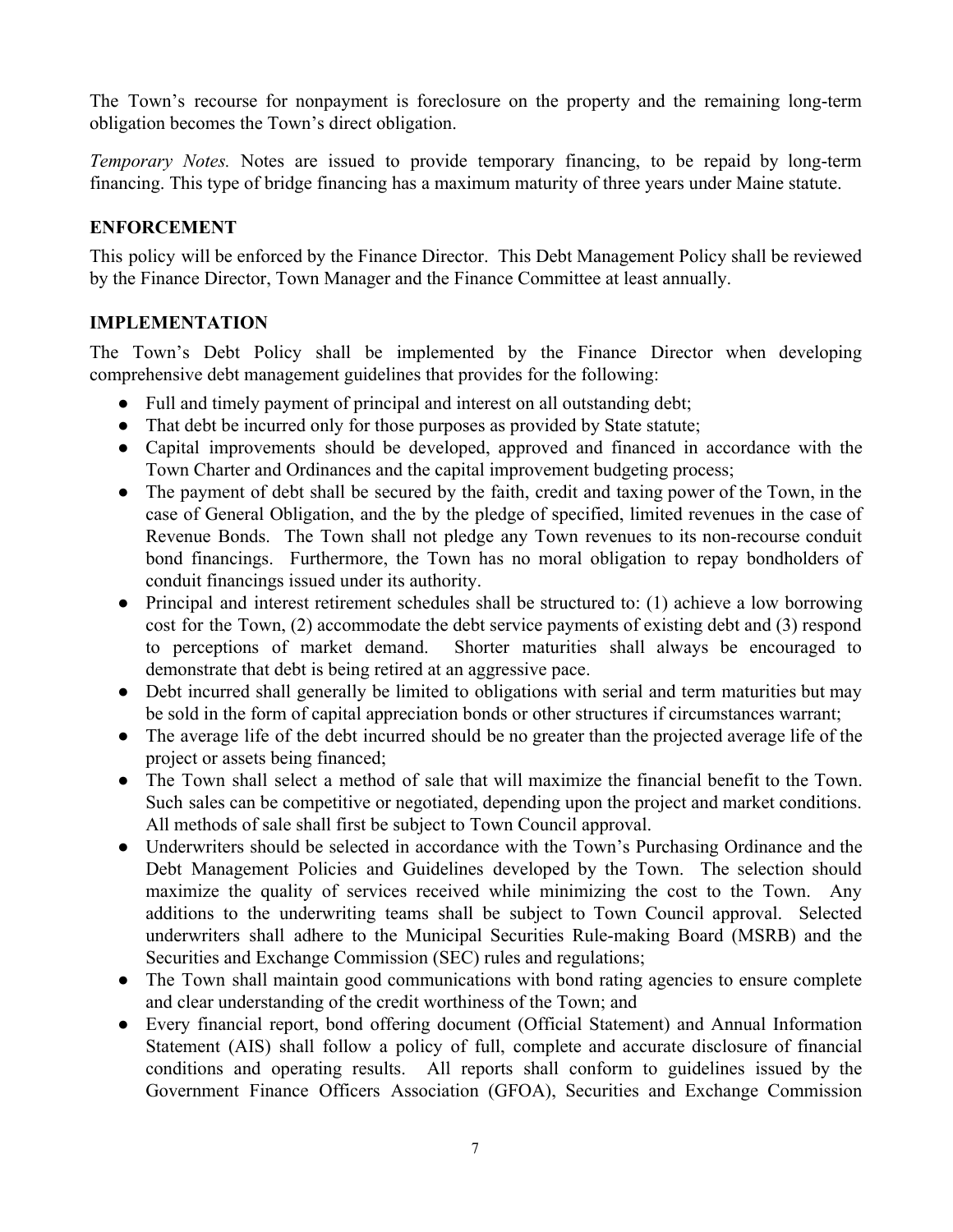(SEC), and the Internal Revenue Service (IRS) to meet the disclosure needs of rating agencies, the MSRB, investors and taxpayers.

Primary responsibility for making debt-financing recommendations rests with the Finance Director with assistance from finance staff. The responsibilities of Town staff shall be to:

- Consider the need for debt financing and assess progress on the current Capital Improvement Budget and any other program/improvement deemed necessary by the Town Manager;
- To review applicable debt ratios as listed in Appendix 1, to ensure that the Town is staying within the guidelines set forth by this policy;
- Review changes in federal and State legislation that affect the Town's ability to issue debt and report such findings to the Town Manager as appropriate;
- Review the provisions of ordinances authorizing issuance of General Obligation bonds of the Town, annually;
- Review the opportunities for refinancing existing debt; and,
- Recommend services by a financial advisor, bond counsel, paying agents and other debt financing service providers when appropriate.

In developing financing recommendations, the Town staff should consider:

- Options for interim financing including short-term and inter-fund borrowing, taking into consideration federal and State reimbursements;
- Effects of proposed actions on the tax rate and/or user charges;
- Trends in bond market structures;
- Trends in interest rates; and,
- Other factors as deemed appropriate.

Debt is intended to be structured to match projected cash flows, moderate the impact on future property tax levies, and maintain a relatively rapid repayment of principal. The Town will endeavor to repay as much of the initial principal amount within ten years as practicable.

The Town shall use an objective analytical approach to determine whether it desires to issue new General Obligation bonds. Generally, this process will compare ratios of key financial and economic data. The goal will be for the Town to maintain or improve its existing credit rating.

These ratios should include, at a minimum:

- debt per capita,
- debt as a percent of Statutory debt limit,
- debt as a percent of State equalized valuation,
- annual debt service payments as a percent of annual budgeted governmental expenditures, and;
- debt service payments as a percentage of the level of overlapping net debt of all local taxing jurisdictions. A set of ratios to be adopted are listed in Appendix 1, attached.

The decision on whether or not to issue new General Obligation bonds should be based, in part, on (a) costs versus benefits, (b) the current conditions of the bond market, and (c) the Town's ability to issue new General Obligation bonds as determined by the aforementioned benchmarks.

### **USE OF DEBT FINANCING**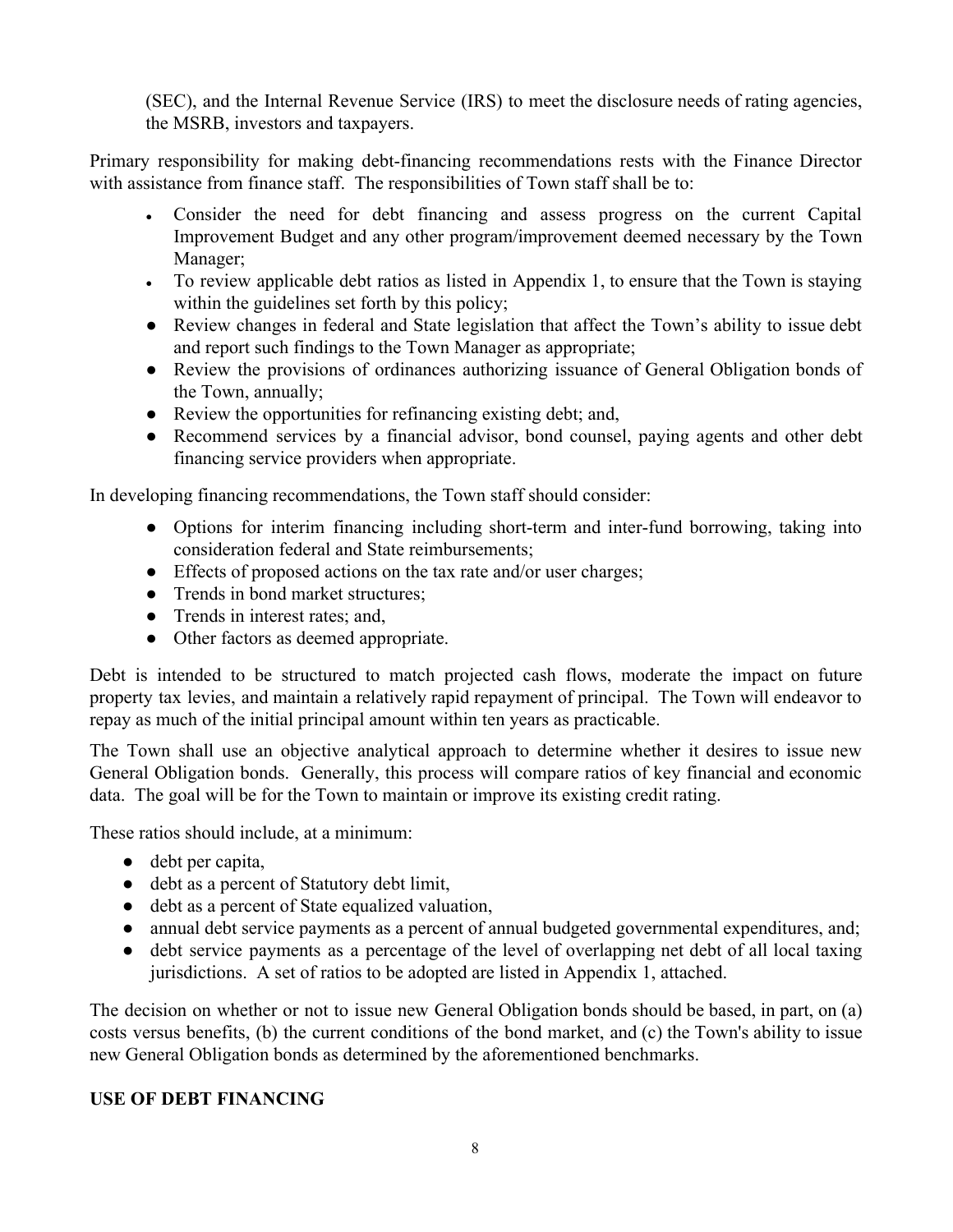The Town shall assess all financial alternatives for funding capital improvements prior to issuing debt. "Pay-as-you-go" financing should be considered before issuing any debt. Pay-as-you-go financing may include: intergovernmental grants from federal, State, and other sources, current revenues and fund balances; private sector contributions; public/private partnership or leases. Debt financing is generally not considered appropriate for any recurring purpose such as current operating and maintenance expenditures. Once the Town determines that pay-as-you-go is not a feasible financing option, the Town may use short-term or long-term debt to finance capital projects.

### **A. Short-Term Debt and Interim Financing**

Short-term obligations may be issued to finance projects or portions of projects for which the Town may issue long-term debt (i.e., it could be used to provide interim financing that eventually would be refunded with the proceeds of long-term obligations). Short-term obligations may be backed with a tax or revenue pledge, or a pledge of other available resources. *Lines of and Letters of Credit* should not exceed one (1) year and *Commercial Paper* maturities should not exceed two hundred and seventy days (270 days).

### *Line and Letter of Credit*

Where their use is judged to be prudent and advantageous to the Town, the Finance Director and Town Manager have the power to enter into agreements with commercial banks or other financial entities for purposes of acquiring Lines of or Letters of Credit that shall provide the Town with access to credit under terms and conditions as specified in such agreements. Any agreements with financial institutions for the acquisition of Lines of or Letters of Credit shall be approved by the Town Council. Lines of and Letters of Credit entered into by the Town shall be in support of projects contained in the approved (CIP) budget.

### *Commercial Paper*

The Town may choose to issue Commercial Paper as a source of interim financing for projects contained in the Town's approved CIP plan only after the Finance Director determines that such a financing represents the least cost interim financing option for the Town. Furthermore, Commercial Paper shall not be issued for Town capital programs unless it is of sufficient economic size as determined by the Town Manager and approved the Town Council.

### *Lease/Purchase Arrangement*

The Town may choose to enter into a lease-purchase arrangement as a source of financing for projects contained in the Town's approved CIP plan after the Finance Director determines that such a financing represents the least cost financing option for the Town. All lease/purchase arrangements shall be obtained through a request for proposal process, with the bid going to the vendor whose proposal is most advantageous to the Town. Lease/purchase arrangements should not exceed five (5) years unless approved, in advance, by the Town Manager but shall never exceed ten (10) years or the life of the asset, whichever is less.

### **B. Long-Term Debt (Bonds) – Maturity over one (1) year**

### *General Obligation Bonds*

Long-term General Obligation or Revenue Bonds shall be issued to finance significant capital improvements for purposes set forth by voters in bond elections and the (CIP). Additionally, Revenue Bonds may be issued in response to public need without voter authorization. Long-term debt may be incurred for only those purposes provided by State statute.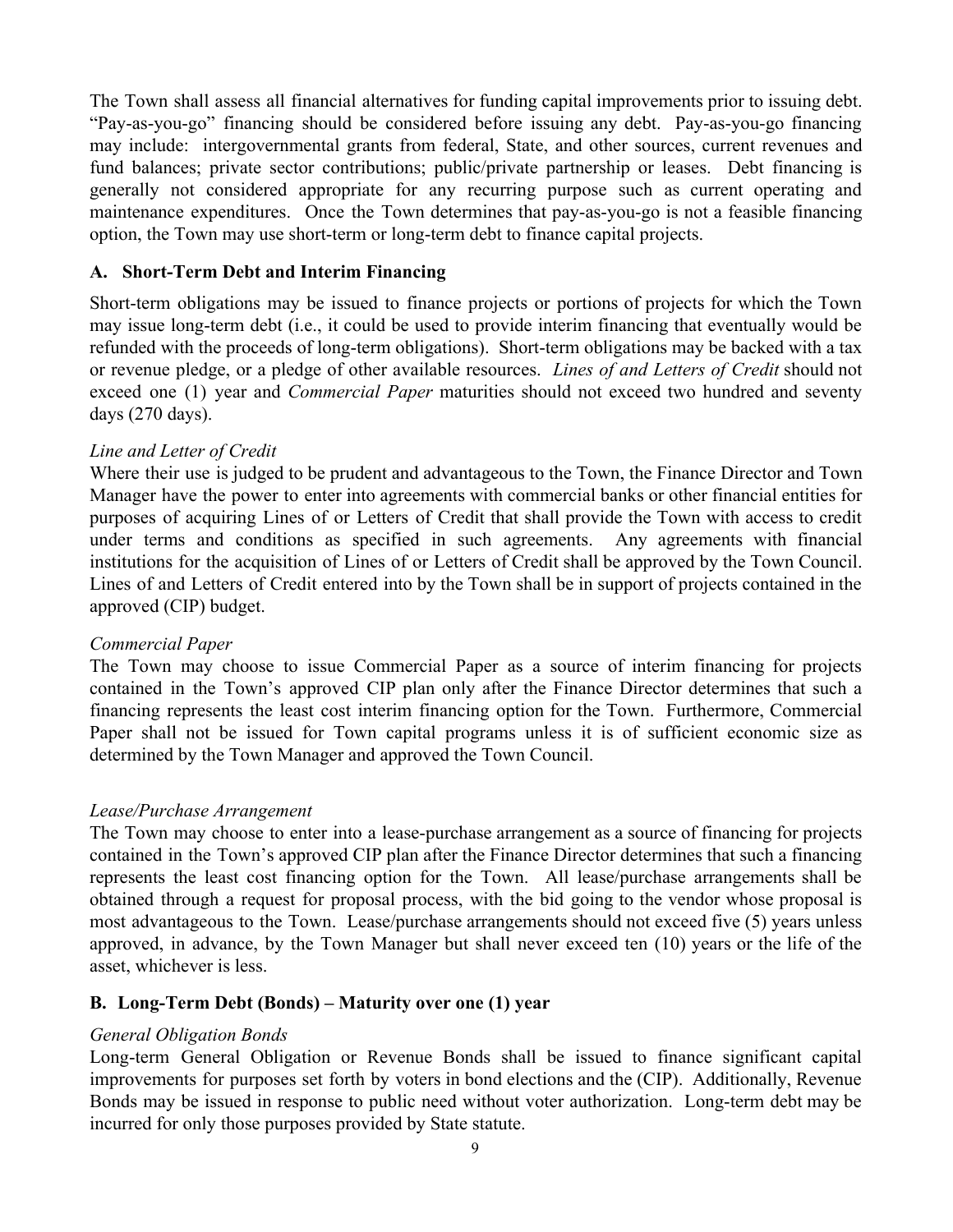The Town will use debt financing only when it is an appropriate means to achieve a fair allocation of costs between current and future beneficiaries or users, in the case of a capital need emergency, for one-time capital improvement projects and for equipment purchases under the following circumstances:

- The project is included in the Town's capital improvement budget and is in conformance with the Town's CIP;
- Disasters requiring emergency funding;
- The project is the result of growth-related activities within the community that require unanticipated and unplanned infrastructure or capital improvements by the Town;
- The project's useful life or the projected service life of the equipment will be greater than or equal to the term of the financing;
- There are revenues sufficient to service the debt, whether from future property taxes, user fees, or other specified and reserved resources, debt supported by user fees, special assessments or special charges are preferred and for the term thereon,
- The debt should be used primarily to finance only capital projects that have a relatively long life (i.e., typically ten (10) years or longer).
- For long-term borrowing, the equipment or project is an item that is purchased and/or constructed infrequently, has an expected useful life of at least five (5) years, and costs in excess of \$100,000; and
- For short-term borrowing or lease/purchases, the equipment is an item that is purchased infrequently, has an expected useful life of at least five (5) years, and costs less than \$100,000.

### *Special Assessment Bonds - Tax Increment Financing Districts*

The Town shall maintain a watchful attitude over the issuance of special assessment bonds for the benefit of district improvements. The Town's share of any benefit district project may not exceed more than 95% of any proposed costs related to a benefit district. To the extent possible, the developer shall be required to deposit 25% of the costs allocated to the benefit district prior to authorization. In most cases, the debt will have a maximum term of ten (10) years, however, a longer term may be allowed provided it does not exceed the life of the improvements included in the benefit district or State statute (i.e., twenty (20) years). The benefit district will be assigned costs such as administration, engineering, financing and legal associated with the formation of the district and issuance of any debt.

### *Overlapping Debt with Intergovernmental Agencies*

The Town will typically not use its debt capacity for projects by entities or other special purpose units of government that have the ability to issue tax-exempt debt. The Town will, annually, determine its proportional share of its portion of outstanding debt of the following agencies: Portland Water District, ecomaine, Portland Water District, Saco-Biddeford Water District, Scarborough Sanitary District and Cumberland County.

The Town may also enter into arrangements with other governmental entities where a portion of the project costs will be reimbursed by the other government. An agreement as to how the project costs will be allocated and reimbursements made must be approved by the governing bodies.

### **STRUCTURE AND TERM OF DEBT FINANCING**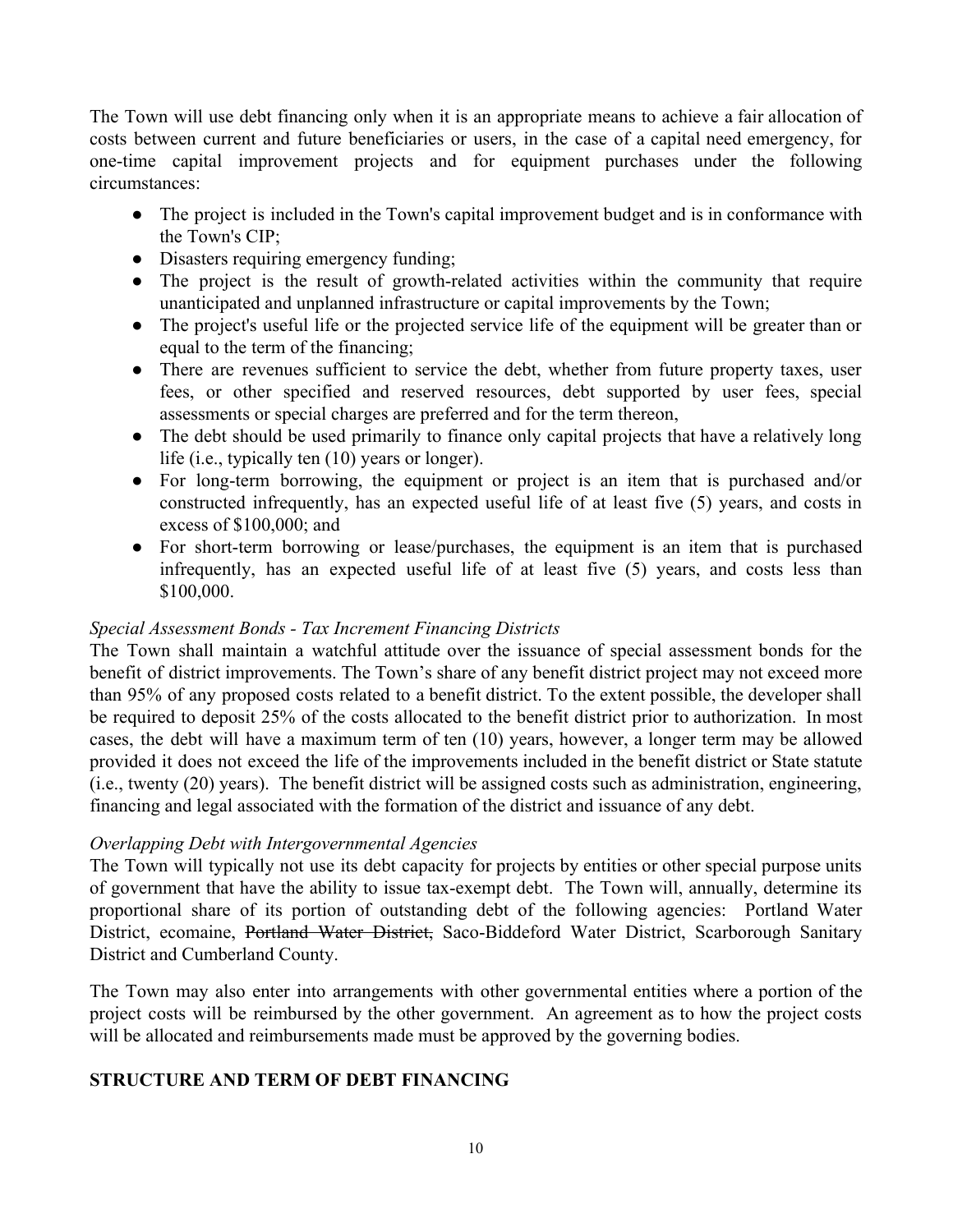### *Structure of Debt Obligations*

The Town normally issues bonds with a final maturity of thirty (30) years or less for General Obligation and special assessment bonds. Lease/purchase arrangements should be for a period of not more than five (5) years, typically. The normal structure of General Obligation bonds will result in even principal and interest payments over the term of the debt. There shall be no "balloon" bond repayment schedules which consist of low annual payments and one large payment of the balance due at the end of the term. There shall always be at least interest paid in the first fiscal year after a bond sale. In cases where related revenues may not occur for several years, it may be desirable to capitalize the interest by increasing the size of the issue and deferring the principal payments so that only interest is paid on the debt for the first few years until the project is "placed in service".

### *Call Provisions*

Call provisions terms and penalties for bond issues will be evaluated based upon then current market conditions.

### *Competitive Sale*

Town debt will be issued typically through a competitive bidding process. All bond prices shall be computed based on True Interest Cost (TIC) providing other bidding requirements are satisfied. TIC is defined as the rate at which, as of the date of the bonds, discounts semi-annually, all future payments on account of principal and interest on the bonds to the price bid, not including interest accrued to the date of delivery of the bonds (see appendix 2). Exceptions to this would be bonds issued in part through a grant that ties the remaining monies to a loan (i.e., Rural Development) due to the small size of the loan making a competitive bid process less than cost effective or special circumstance such as Advance Refundings.

### *Negotiated Sale*

When certain conditions favorable for a competitive sale do not exist and when a negotiated sale will provide significant benefits to the Town that would not be achieved through a competitive sale, the Town may elect to sell its debt obligations through a private or negotiated sale, upon approval by the Town Council. Such determination may be made on an issue-by-issue basis, for a series of issues, or for part or all of a specific financing program. The Town Council may provide for the sale of Town debt by negotiating the terms and conditions of the sale, including prices, interest rates, credit facilities, underwriter, underwriting or remarketing fee, and commissions. Examples of such sales include, but are not limited to the following:

- Variable rate long-term obligations that the Town may choose to issue that pay a rate of interest that varies according to a pre-determined formula or results from a periodic remarketing of the securities consistent with State law and covenants of pre-existing bonds, and depending on market conditions;
- A debt issue so small or large that the number of potential bidders would be too limited to provide the Town with truly competitive bids; and
- A debt issue requiring the ability to react quickly to sudden changes in interest rates (ex., Advance Refunding bonds in a volatile or favorable market).

### *Voter Approved Bonds*

Per section 907 of the Town Charter:

The Town Council shall submit orders or resolves authorizing the issuance of General Obligation securities of the Town, or the appropriation and expenditure of funds derived solely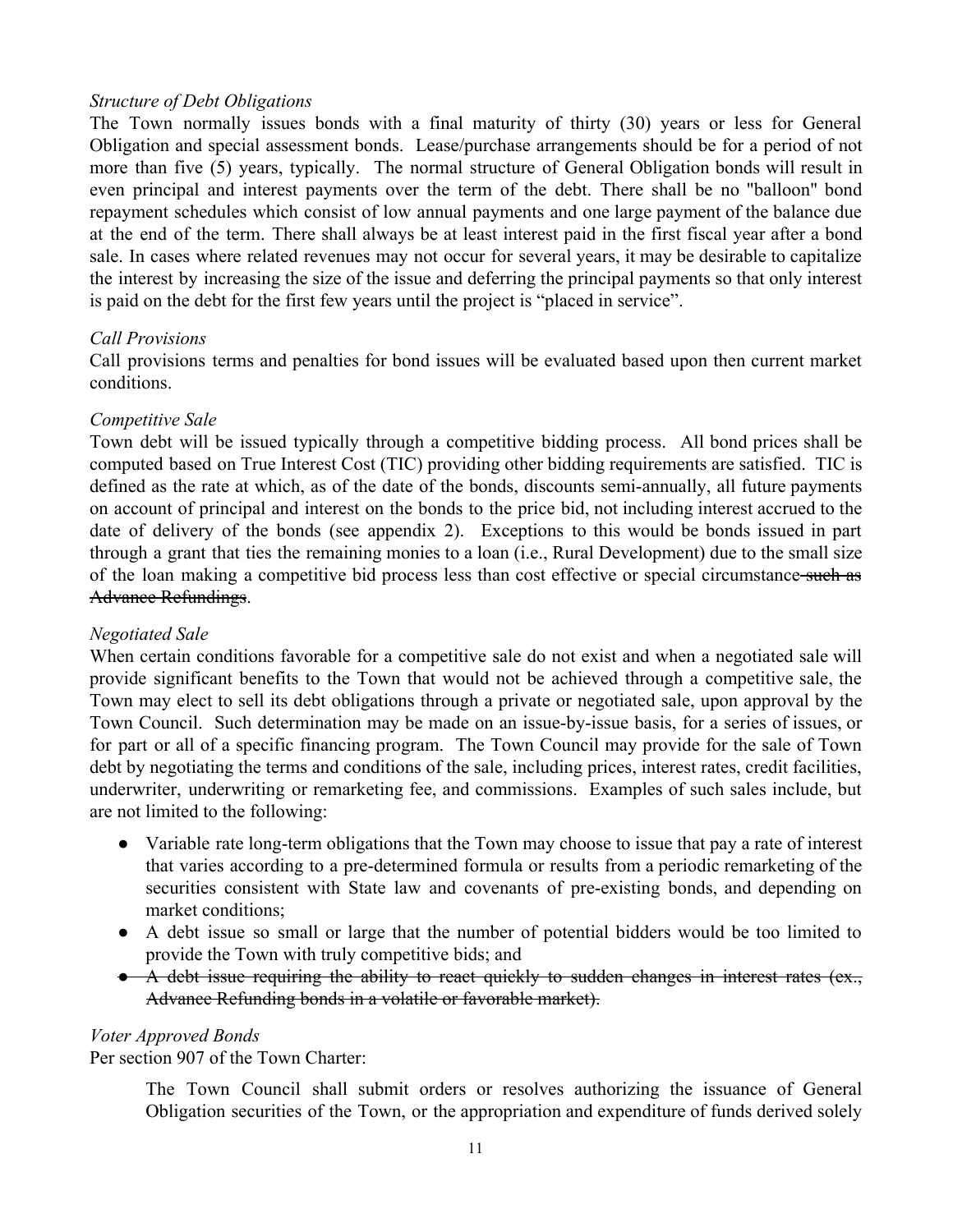from municipal revenue sources, or a combination of both, in a principal amount greater than \$400,000 for a single capital improvement or item of capital equipment to voter referendum subject to the section 907.1.1 of the Charter as follows: The provisions of this section shall not be applicable to any order or resolve authorizing (i) the refunding of any securities or other obligation of the Town; (ii) the issuance of General Obligation securities, or other direct or indirect obligations, of the Town for streets, sidewalks, or storm or sanitary sewers or other public utilities; or (iii) any construction or financing of improvements or equipment needed as a result of fire, flood, disaster, or other declared emergency. For purposes of this section, the Town Council may by vote of five (5) of its members adopt emergency orders or resolves authorizing construction or financing of improvements or equipment needed as a result of fire, flood, disaster or other emergency and such orders or resolves shall contain a section in which the emergency is set forth and defined; provided, however, that the declaration of such emergency by the Town Council shall be conclusive. (Amended November 5, 2002; effective November 20, 2002).

### **DEBT ADMINISTRATION AND FINANCING**

#### *State Statutory Debt Limits and Exclusions*

In accordance with Title 30-A, Section 5702 of the Maine Revised Statutes, as amended, "No municipality shall incur debt which would cause its total debt outstanding at any time, exclusive of debt incurred for school purposes, for storm or sanitary sewer purposes, for energy facility purposes or for municipal airport purposes to exceed 7½% of its last full state valuation, or any lower percentage or amount that a municipality may set. A municipality may incur debt for school purposes to an amount outstanding at any time not exceeding 10% of its last full state valuation, or any lower percentage or amount that a municipality may set, for storm and sewer purposes to an amount outstanding at any time not exceeding 7½% of its last full state valuation, or any lower percentage or amount that a municipality may set, and for municipal airport and special district purposes to an amount outstanding at any time not exceeding 3% of its last full state valuation, or any lower percentage or amount that a municipality may set; provided, however, that in no event shall any municipality incur debt which would cause its total debt outstanding at any time to exceed 15% of its last full state valuation, or any lower percentage or amount that a municipality may set."

Title 30-A, Section 5703 of the Maine Revised Statutes, as amended, provides that the limitations on municipal debt contained in Section 5702 do not apply "…to any funds received in trust by any municipality, any loan which has been funded or refunded, notes issued in anticipation of federal or state aid or revenue sharing money, tax anticipation loans, notes maturing in the current municipal year, indebtedness of entities other than municipalities, indebtedness of any municipality to the Maine School Building Authority, debt issued under Chapter 235 and Title 10, chapter 110, subchapter IV, obligations payable from revenues of the current municipal year or from other revenues previously appropriated by or committed to the municipality, and the state reimbursable portion of school debt." Please see the Bibliography for the State Statute relating to Municipal Borrowings (Title 30-A, Chapter 223, Maine Revised Statutes, as amended, Municipal Finances, Subchapter 3, Municipal Debt).

### *Town of Scarborough Local Debt Limits*

In accordance with Town Council Order No. 12-37, dated March 21, 2012, the Town of Scarborough shall not incur debt, which would cause its total debt outstanding at any time, for the following to be exceeded for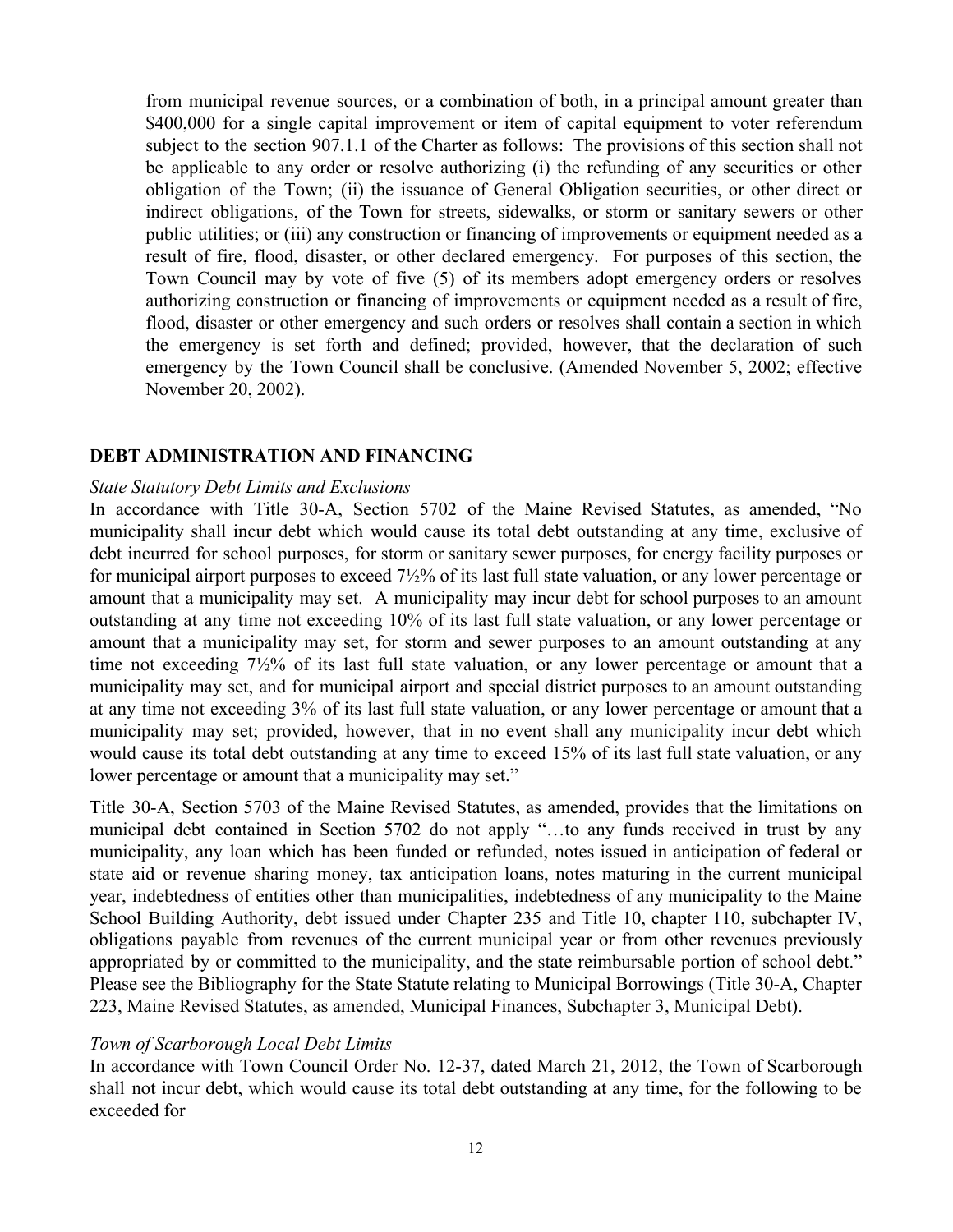School purposes:  $5%$ Storm or Sanitary: 4% Airport, water & special districts: 1.50% Other purposes: 4%, of Scarborough's last full State valuation. In no event shall Scarborough incur debt which would cause its total debt outstanding at any time to exceed 8.50% of its last full State valuation.

#### *Capital Improvement Budget*

A Multi-Year Capital Improvement Budget shall be prepared and submitted to the Town Council annually. The budget shall provide a list of projects and the means of financing. The budget should cover a five-year period of time. The projects included in the budget should be part of the Town's CIP. Projects must be in either the Capital Improvement Budget or CIP to be authorized for bonding. Major construction projects, which are required to go to voter referendum, shall also be included in the multi-year Capital Improvement Budget.

### *Bond Fund*

Generally, payment of General Obligation bonds and special assessment bonds shall be from the Town's general operating budget. However, in situations where General Obligation bonds are to be paid from user fees, bond payments should be made from the fund that receives the revenue and be deemed "self- supporting" debt.

#### *Reserve Funds*

Adequate operating reserves are important to insure the functions of the Town especially during economic downturns. The Town desires to build a contingency reserve in the General Fund of no less than \$1,000,000. Over the next ten (10) years of the date of this policy adoption, the Town will initiate a Committed Fund Balance for working capital sufficient to finance 90 days of operations (3 months) but not to exceed 4 months of operations. These funds will help to pay for capital and operating costs during revenue-short months.

### *Equipment Reserve Fund*

An Equipment Reserve Fund to be set up to fund future capital equipment and will be financed sufficiently to ensure that adequate funds are available to purchase replacement equipment on a timely basis without debt financing. Determination of the amount needed to adequately fund this equipment reserve fund will prepared by the Finance Director and the Town Manager and approved by the Finance Committee. Complete financing of the Capital Equipment Reserve Fund will be by accomplished within six (6) years of the date of adoption of this policy.

#### *Finance Department*

The Finance Department is responsible for the Preliminary and Official Statements. The Town Clerk is responsible for collecting and maintaining all supporting documentation such as minutes of the Town Council meetings and relevant resolutions and ordinances. The department will also be responsible for following applicable secondary disclosure requirements.

#### *Investments*

The bond proceeds will be invested in accordance with the Town's investment policy and federal and State laws. Adherence to the guidelines on arbitrage shall be followed, which at times, may require that the investment yield be restricted or monitored to adhere with compliance issues of rebate exceptions. In most cases, the investment will be selected to maximize interest with the assumption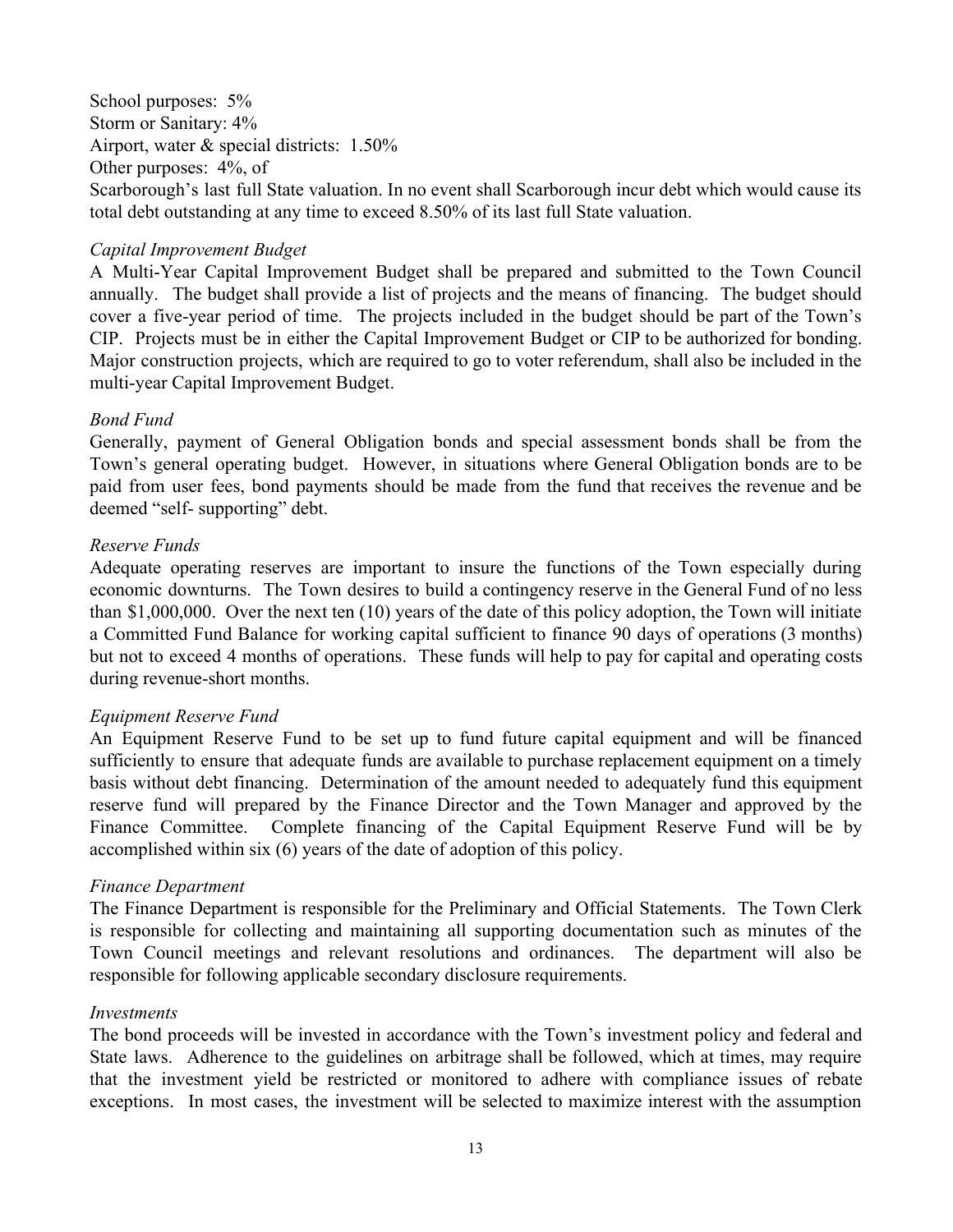that the Town will meet the IRS spend-down requirements that allows for an exemption from arbitrage calculations.

### *Bond Counsel*

The Town will utilize external Bond Counsel for all debt issues. All debt issued by the Town will include a written opinion by Bond Counsel affirming that the Town is authorized to issue the debt, stating that the Town has met all federal and State constitutional and statutory requirements necessary for issuance, and determining the debt's federal income tax status. The Town's Bond Counsel will be selected on a competitive basis.

### *Underwriter's Counsel*

Town payments for Underwriters Counsel will be authorized for negotiated sales by the Finance Director on a case-by-case basis depending on the nature and complexity of the transaction and the needs expressed by the Underwriters. Underwriter Counsel will be selected through a process consistent with such undertaking.

### *Financial Advisor*

The Town may utilize an external Financial Advisor. The utilization of the Financial Advisor for debt issuance will be at the discretion of the Finance Director on a case-by-case basis. For each Town bond sale, the Financial Advisor will provide the Town with information on structure, pricing and underwriting fees for comparable sales by other issuers. The Financial Advisor will be selected on a competitive basis for a period not to exceed five (5) years.

### *Temporary Notes*

Use of short-term borrowing, such as temporary notes, will be undertaken until the final cost of the project is known or can be accurately projected. In some cases, projects might be funded with internal funds that will be reimbursed with bond proceeds at a future date.

### *Credit Enhancements – Bond Insurance*

Credit enhancement (letters of credit, bond insurance, etc.) may be used if the costs of such enhancements will reduce the debt service payments on the bonds or if such an enhancement is necessary to market the bonds.

### *Competitive Sale of Debt*

The Town, as a matter of policy, should seek to issue its temporary notes and General Obligation bonds through a competitive sale. In such instances where the Town, through a competitive bidding for its bonds, deems the bids received as unsatisfactory or does not receive bids, it may, at the election of the Town Manager, enter into negotiation for sale of the bonds. In cases where the circumstances of the bond issuance are complex or out of the ordinary, a negotiated sale may be recommended if allowed by State statute.

### **REFUNDING OF DEBT**

Refunding involves the issuance of new debt whose proceeds are used to repay previously issued (prior but still outstanding) debt. The new debt proceeds may be used to repay such debt within ninety (90) days (a Current Refunding); or the new debt proceeds may be placed with an escrow agent and invested until they are used to pay principal and interest on the prior debt at a future time (an Advanced Refunding).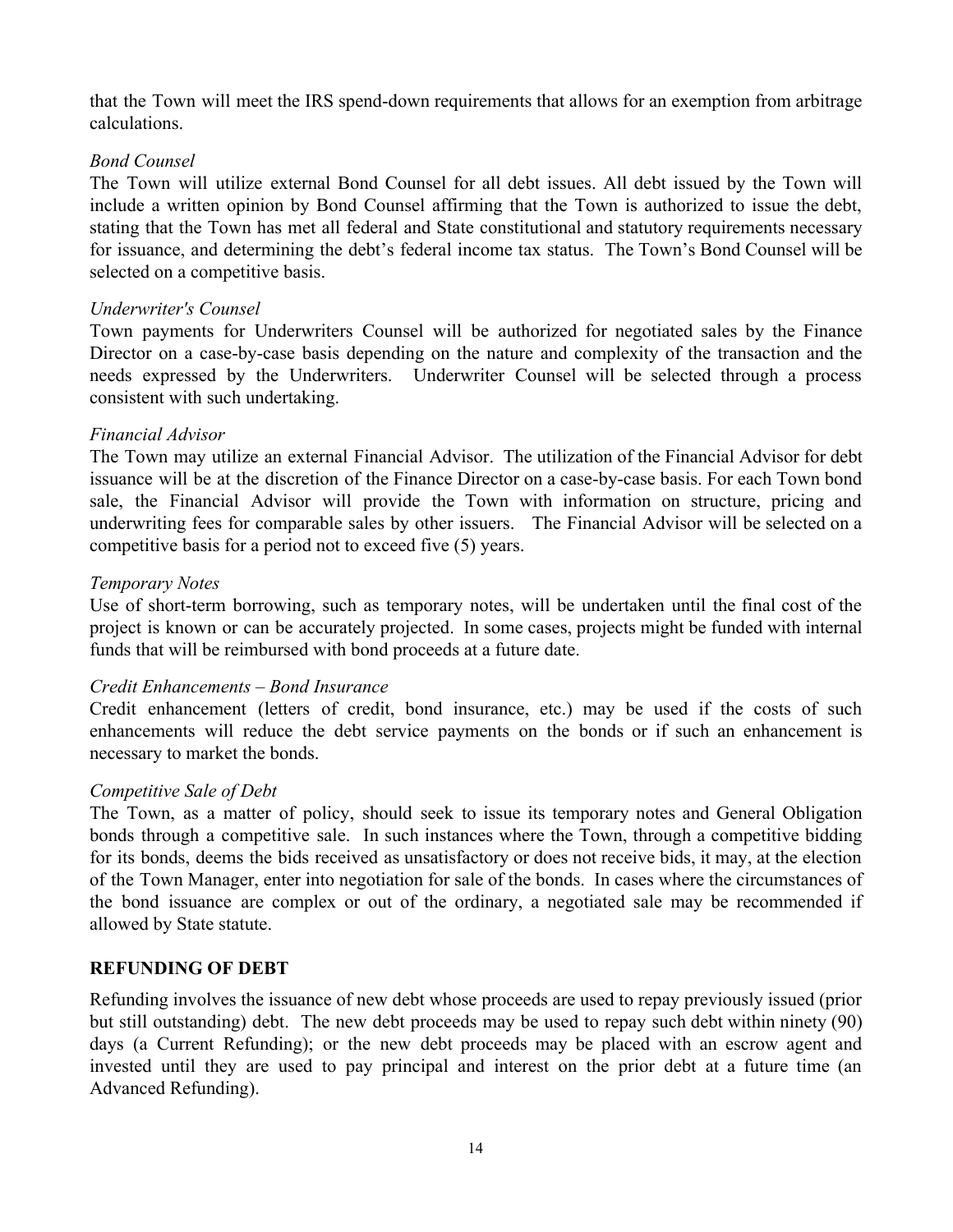Periodic reviews of all outstanding debt will be undertaken to determine refunding opportunities. Refunding will be considered (within federal tax law constraints) if and when there is a net economic benefit from the refunding; the refunding is needed in order to modernize covenants essential to operations and management; to restructure the payment of existing debt. Town staff and the Financial Advisor shall monitor the bond markets for opportunities to obtain interest savings by refunding outstanding debt. As a general rule, the Town will look for a present value (PV) savings of a refunding, to provide, in excess of five percent (5%).

Refunding issues that produce a net PV savings of less than three percent (3%) percent will be considered on a case-by-case basis. Refunding issues with negative savings will only be considered if there is a compelling public policy objective.

### *Current Refundings:*

- 1. Requires that the refunding escrow may not exceed 90 days;
- 2. Unless otherwise justified, an current refunding transaction shall require a PV savings of at least three percent (3%) of the principal amount of the refunding debt being issued and shall incorporate all costs of issuance expenses;
- 3. Refunded maturities shall not extend beyond the final refunded maturity; and,
- 4. Surplus monies in debt service funds or debt service reserve funds associated with the refunded bond issue may be used as a source of funds for the refunding issue.

### *Advanced Refundings:*

Advance refundings result in defeasance of prior debt. Defeasance of debt can be either legal or insubstance. A legal defeasance occurs when debt is legally satisfied based on certain provisions in the debt instrument even though the debt is not actually paid. An in-substance defeasance occurs when debt is considered defeased for accounting and financial reporting purposes, as discussed below, even though a legal defeasance has not occurred. When debt is defeased, it is no longer reported as a liability on the balance sheet; only the new debt, if any, is reported as a liability.

Debt is considered defeased in substance for accounting and financial reporting purposes if the debtor irrevocably places cash or other assets with an escrow agent in a trust to be used solely for satisfying scheduled payments of interest, principal and call premium, if any, of the defeased debt, and the possibility that the debtor will be required to make future payments on that debt is remote. The trust is restricted to owning only monetary assets that are essentially risk-free as to the amount, timing and collection of interest and principal.

Advance Refundings:

- 1. Requires the refunding escrow duration to exceed 90 days;
- 2. IRS guidelines require that governmental bonds may not be Advance Refunded with tax-exempt bonds more than once. Consequently, the Town Manager and Finance Director will carefully weigh the benefits and opportunity costs of such an action;
- 3. Unless otherwise justified, an advance refunding transaction shall require a PV savings of at least three percent (3%) of the principal amount of the refunding debt being issued and shall incorporate all costs of issuance expenses;
- 4. Refunded maturities shall not extend beyond the final refunded maturity; and
- 5. Surplus monies in debt service funds or debt service reserve funds association with the refunded bond issue may be used as a source of funds for the refunding issue.

### **CONDUIT FINANCINGS**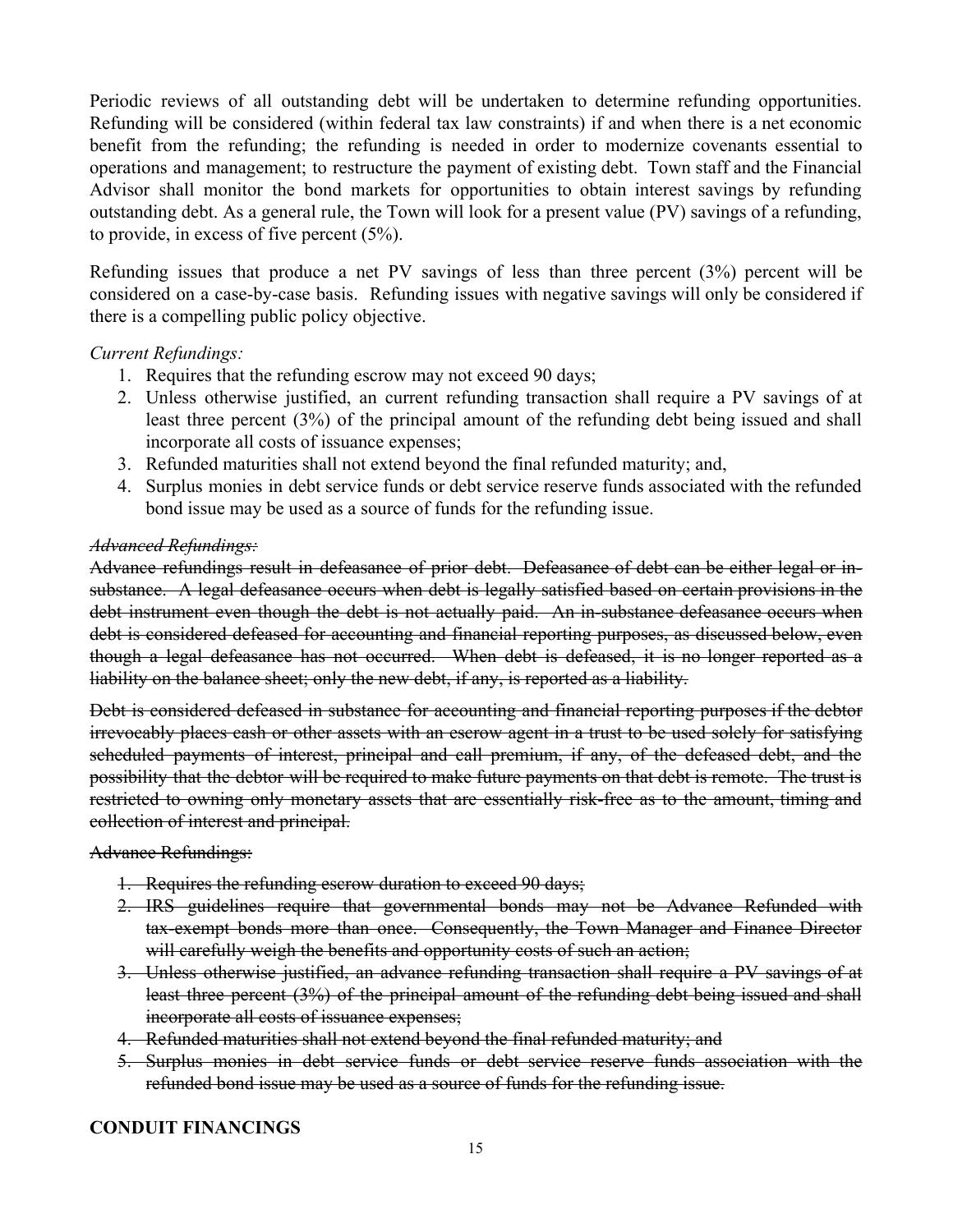Conduit Financing is a financing arrangement involving a government or other qualified agency using its name in an issuance of fixed-income securities for a non-profit organization's large capital project. The Town may sponsor conduit financings or qualified Industrial Revenue Bonds for those activities (i.e., economic development, housing, health facilities, etc.) that have a general public purpose and are consistent with the Town's overall service and policy objectives as determined by the Town Council.

All conduit financings must be non-recourse and insulate the Town completely from any credit risk or exposure. They must first be approved by the Town Manager before being submitted to the Town Council for consideration. The Town Manager should review the selection of the underwriter, bond counsel and underwriter, require compliance with disclosure and arbitrage requirements, and establish minimum credit ratings acceptable for the conduit debt. Credit enhancement, such as insurance or Letters of Credit may be required for certain issues.

### **ARBITRAGE LIABILITY MANAGEMENT**

Federal arbitrage legislation is intended to discourage entities from issuing tax-exempt obligations unnecessarily. In compliance with the spirit of this legislation, the Town will not issue obligations except for identifiable projects with good prospects of timely initiation. Temporary notes and subsequent General Obligation bonds will be issued timely so that debt proceeds will be spent quickly.

It is the Town's policy to minimize the cost of arbitrage rebate and yield restrictions while strictly complying with the law. To further this goal:

- The Town shall maintain investment allocations by source of funds and record pro-rata interest income of any commingled bond funds monthly;
- Project cash flows shall be carefully planned to insure the applicability of rebate exceptions, if feasible;
- Rebate computations should be performed every five years;
- It is the Town's policy to segregate current arbitrage earnings for future payment or credit, and to enter the amount as a liability on the books;
- The Town shall report to the IRS, as required, and shall make rebate payments as required by federal law; and
- The Town shall structure its financings in such a way as to reduce or eliminate arbitrage rebate liability, wherever feasible.

Because of the complexity of arbitrage rebate regulations and the severity of non-compliance penalties, the Town will engage qualified outside consultants to calculate potential arbitrage liability.

### **LEGAL AND REGULATORY REQUIREMENTS**

The Town Manager and Finance Director shall consult and jointly recommend appointment of the Town's bond counsel to the Town Council.

The Town's Bond Counsel shall:

- Coordinate activities with the Finance Director to ensure that all securities are issued in the most efficient and cost-effective manner possible;
- Coordinate activities with the Finance Director to ensure that in the opinion of the Town's Bond Counsel, all securities are issued in compliance with the applicable Town, State and federal statutes, regulations, charter and ordinances; and,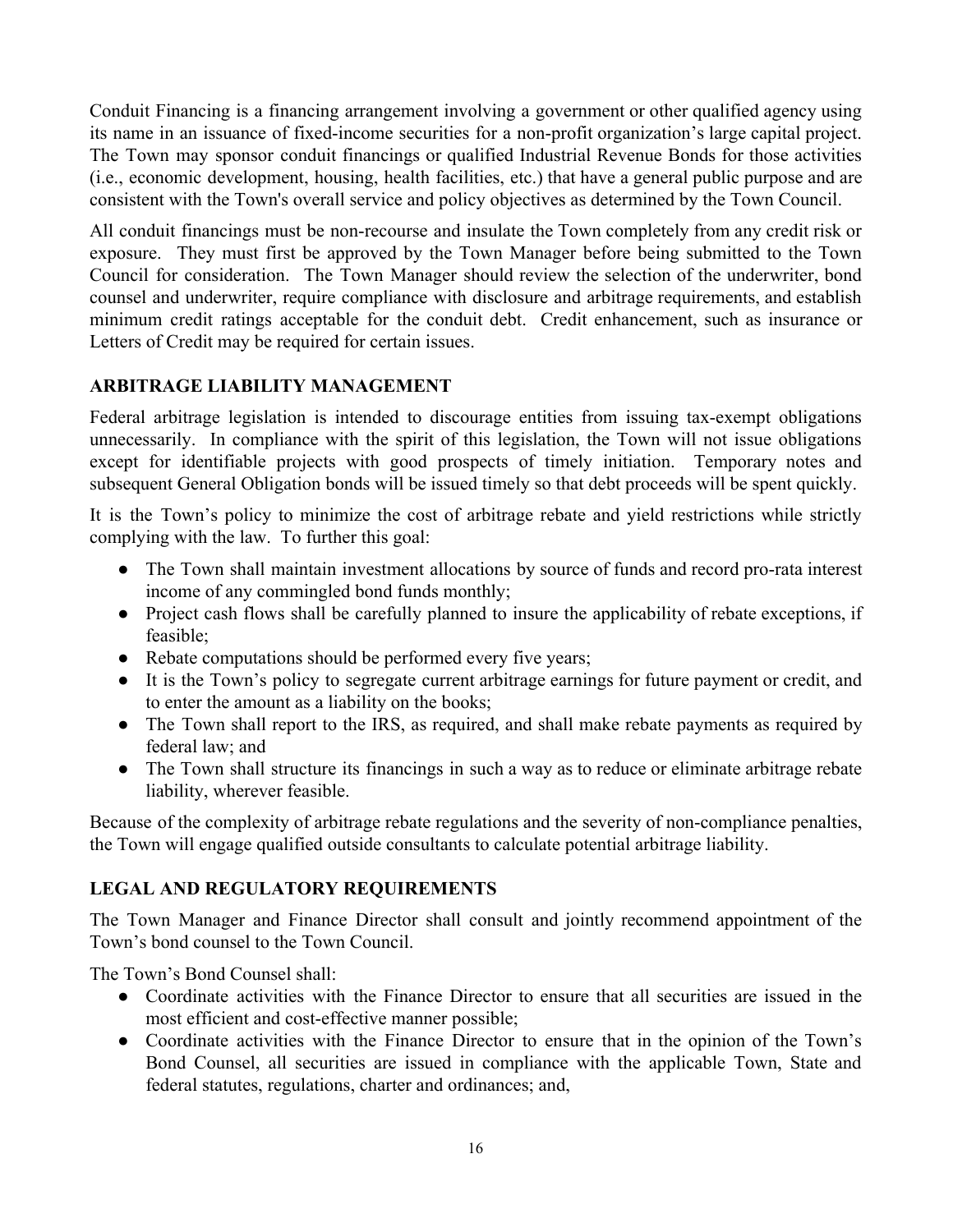● Prepare documents and opinions relating to the issuance of debt and have extensive experience in public finance, securities regulation and tax issues.

### **CREDIT RATINGS**

### *Rating Agency Relationships*

It is the responsibility of the Finance Director to maintain relationships with the rating agencies that assign ratings to the Town's debt. This effort includes providing periodic updates on the Town's financial condition along with coordinating meetings and presentations in conjunction with a new debt issuance.

### *Use of Rating Agencies*

The Town will obtain a rating from Moody's Investors Service and Standard & Poor's Rating Agency. The Finance Director will recommend whether or not any additional ratings should be requested on a particular financing and which of the major rating agencies should be asked to provide such a rating.

### *Rating Agency Presentations*

Full disclosure of operations and open lines of communication shall be made to rating agencies used by the Town. The Town Manager, together with the Finance Director and Financial Advisor, shall prepare the necessary materials for presentation to the rating agencies.

### *Financial Disclosure*

The Town is committed to full and complete financial disclosure, and to cooperating fully with rating agencies, institutional and individual investors, Town departments and agencies, other levels of government, and the general public to share clear, comprehensible, and accurate financial information. The Town is committed to meeting secondary disclosure requirements on a timely and comprehensive basis.

Official Statements accompanying debt issues, Comprehensive Annual Financial Reports, (CAFR) and continuous disclosure statements will meet (at a minimum), the standards articulated by the Government Accounting Standards Board (GASB), Government Finance Officers Association (GFOA) and Generally Accepted Accounting Principles (GAAP). The Finance Director shall be responsible for continuing disclosure to EMMA, MSRB and the SEC and for maintaining compliance with disclosure standards promulgated by State and national regulatory bodies.

### *What is Continuing Disclosure?*

Per the MSRB, "*Continuing Disclosure consists of important information about a municipal bond that arises after the initial issuance of the bond. This information generally would reflect the financial or operating condition of the issuer as it changes over time, as well as specific events occurring after* issuance that can have an impact on the ability of issuer to pay amounts owing on the bond, the value of the bond if it is bought or sold prior to its maturity, the timing of repayment of principal, and other key features of the bond. Each bond will have its own unique set of continuing disclosures, and not all *types of continuing disclosures will apply to every bond.*

*The MSRB's Electronic Municipal Market Access (EMMA) website publicly displays continuing disclosures that are provided either as required disclosures by municipal issuers and other parties known as "obligated persons" or "obligors" under contractual agreements entered into under Rule 15c2-12 of the Securities Exchange Act of 1934 (Exchange Act) or as voluntary disclosures by issuers and obligated persons without a contractual obligation to do so. As noted above, these disclosures*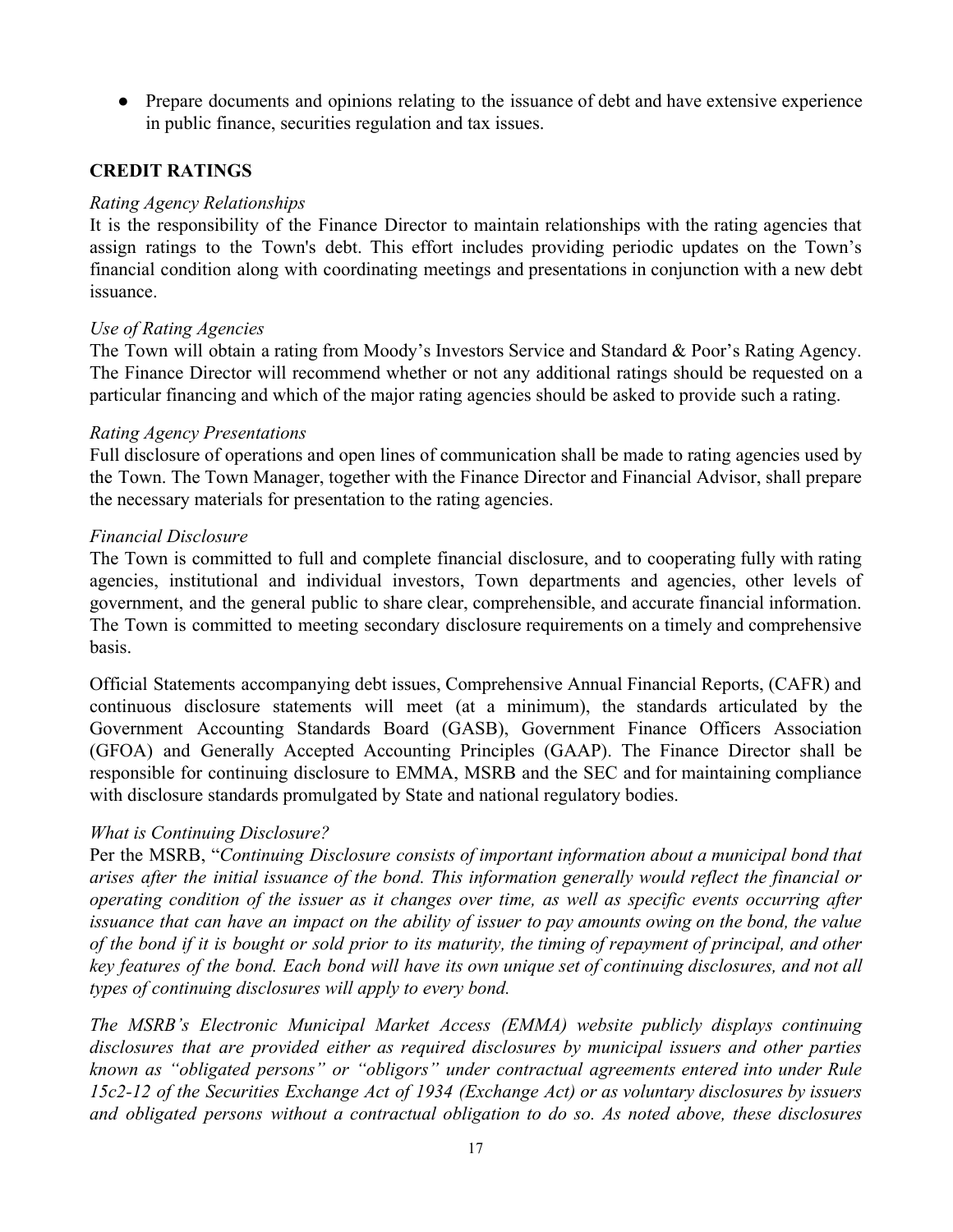*generally are divided between submissions made to update financial or operating information about* the issuer and notices that disclose the occurrence of specific events that may have an impact on the *bonds. These disclosures are described below.*" For more information, please refer to the following website:

http://www.emma.msrb.org/EducationCenter/UnderstandingContinuingDisclosure.aspx.

### **POST ISSUANCE REPORTING AND COMPLIANCE**

The Town of Scarborough issues tax-exempt obligations from time to time to finance various capital improvements. As an issuer of tax-exempt bonds or capital leases, the Town is required, by the Internal Revenue Code of 1986, as amended (the Code), and regulations promulgated under the Treasury Regulations to take certain actions subsequent to the issuance of such bonds to ensure the continuing tax-exempt status of the bonds. The Town recognizes that compliance with applicable provisions of the Code and Treasury Regulations is an on-going process, necessary during the entire term of the obligation(s), and is an integral component of the Town's overall debt management. Accordingly, the analysis of those facts and implementation will require on-going monitoring and consultation with Bond Counsel.

### *Components.*

The Finance Director and Town Manager approve the terms and structure of Obligations executed by the Town. Such Obligations are issued in accordance with State Statutes, Town Charter and Ordinances. Specific post-issuance compliance procedures address the relevant areas described below.

### *General Procedures.*

The following guidelines will be used to monitor post-issuance compliance requirements:

- 1. The Finance Director, will be the person primarily responsible for ensuring that the Town successfully carries out its post-issuance compliance requirements, as required. The Finance Director shall also be assisted by the following entities:
	- a. Bond Counsel
	- b. Financial Advisor
	- c. Paying Agent
	- d. Rebate Specialist

The Finance Director shall be responsible for assigning post-issuance compliance responsibilities to other staff, Bond Counsel, Financial Advisor, Paying Agent and Rebate Specialist and utilize such other professional service organizations as are necessary to ensure compliance with post-issuance compliance requirements.

- 2. The following responsibilities by the Finance Director shall verify that the following post-issuance compliance actions have been taken on behalf of the Town with respect to each issue of tax-exempt obligations:
	- a. Ensure that a full and complete record for the principal documents of each the issue has been completed by the Bond Counsel and Financial Advisor;
	- b. Ensure that the Internal Revenue Service (IRS), that all IRS forms 8038 are properly filed with the IRS within the time limits imposed by Section 149(e) of the Code by Bond Counsel;
	- c. Account for the allocation of the proceeds of the tax-exempt bonds to expenditures as required by the Code;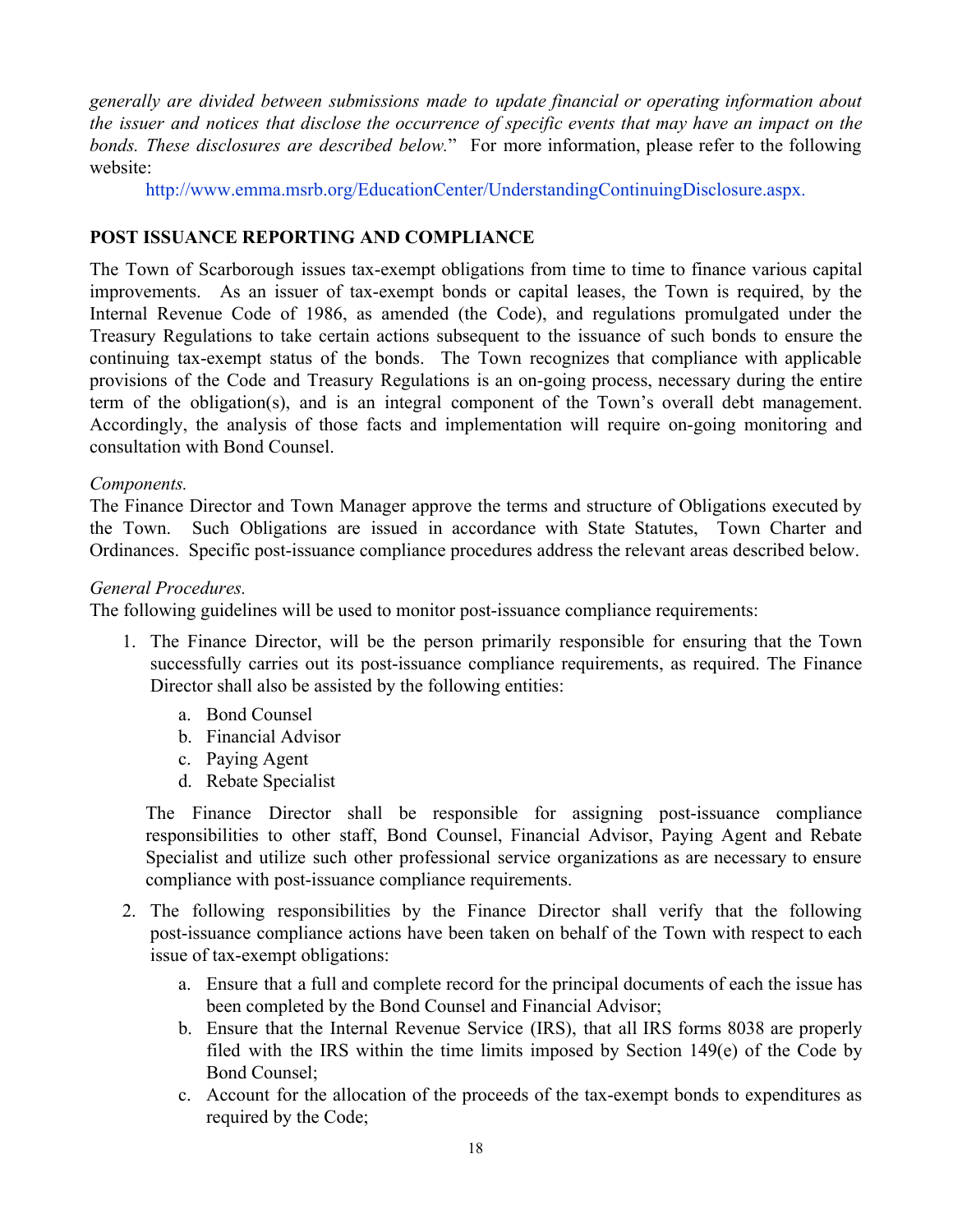- d. Coordinate receipt and retention of relevant books and records with respect to the investment and expenditures of the issue proceeds from Town and school staff;
- e. Identify proceeds of tax-exempt obligations, in consultation with Bond Counsel and Financial Advisor, that are yield-restricted and monitor the investments of any yield-restricted funds to ensure that the yield on such investments does not exceed the bond yield to which such investments are restricted;
- f. Determine, in consultation with Bond Counsel and Financial Advisor, whether the Town is subject to the rebate requirements of Section 148(f) of the Code and related Treasury Regulations with respect to each issue of the Town. The Finance Director shall contact a Rebate Specialist, as required, prior to the fifth anniversary of the date of issuance of each issue and each fifth anniversary thereafter until the obligation has matured to arrange for calculation of the rebate requirements, as needed, to be paid by the Town. If any rebate is required to be paid to the IRS, the Finance Director will file Form 8038-T, along with the required payment.
- g. Shall monitor the use of all financed facilities in order to determine whether private business uses of financed facilities have exceeded the *de minimis* limits set forth in Section 141(b) of the Code (generally 10% of issue proceeds) that provide special legal entitlements to non-governmental persons.
- 3. The Finance Director shall collect and retain the following records with respect to each issue of tax-exempt obligations and with respect to the facilities of such obligations:
	- a. Audited financial statements of the Town;
	- b. Appraisals, surveys, feasibility studies, if any, with respect to the facilities to be financed with issue proceeds;
	- c. Trustee or Paying Agent statements;
	- d. Records of all investments and the gains (or losses) from such investments;
	- e. Expenditures reimbursed with the issue proceeds;
	- f. Allocation of issue proceeds to expenditures (including cost of issuance) and the dates and amounts of each expenditure (including requisitions, draw down schedules, invoices, bills and cancelled checks as related to each expenditure);
	- g. Construction or renovation contracts for financed facilities or projects;
	- h. Maintain an asset list of all tax-exempt financed depreciable property and sales of tax-exempt financed assets;
	- i. Arbitrage rebate reports and records of rebate and yield reduction payments, if any;
	- j. Resolutions or other actions, if any, taken by the Town Council subsequent to the date of issue of the obligations;
	- k. Formal elections taken with respect to the bonds; and
	- l. Relevant correspondence relating to such bonds.

The records collected by the Town shall be stored in any format deemed appropriate by the Town and shall be retained for a period equal to the life of the tax-exempt obligations, including the life of any obligations issued to refund obligations, plus three (3) years.

4 In addition to its post-issuance compliance requirements under the Code and Treasury Regulations, the Town has agreed to provide Continuing Disclosure, such as annual financial information and material event notices. The continuing disclosure obligations are governed by the Continuing Disclosure Documents and by the terms of Rule 15c2-12 under the Securities and Exchange Act of 1934, as amended, and officially interpreted from time-to-time.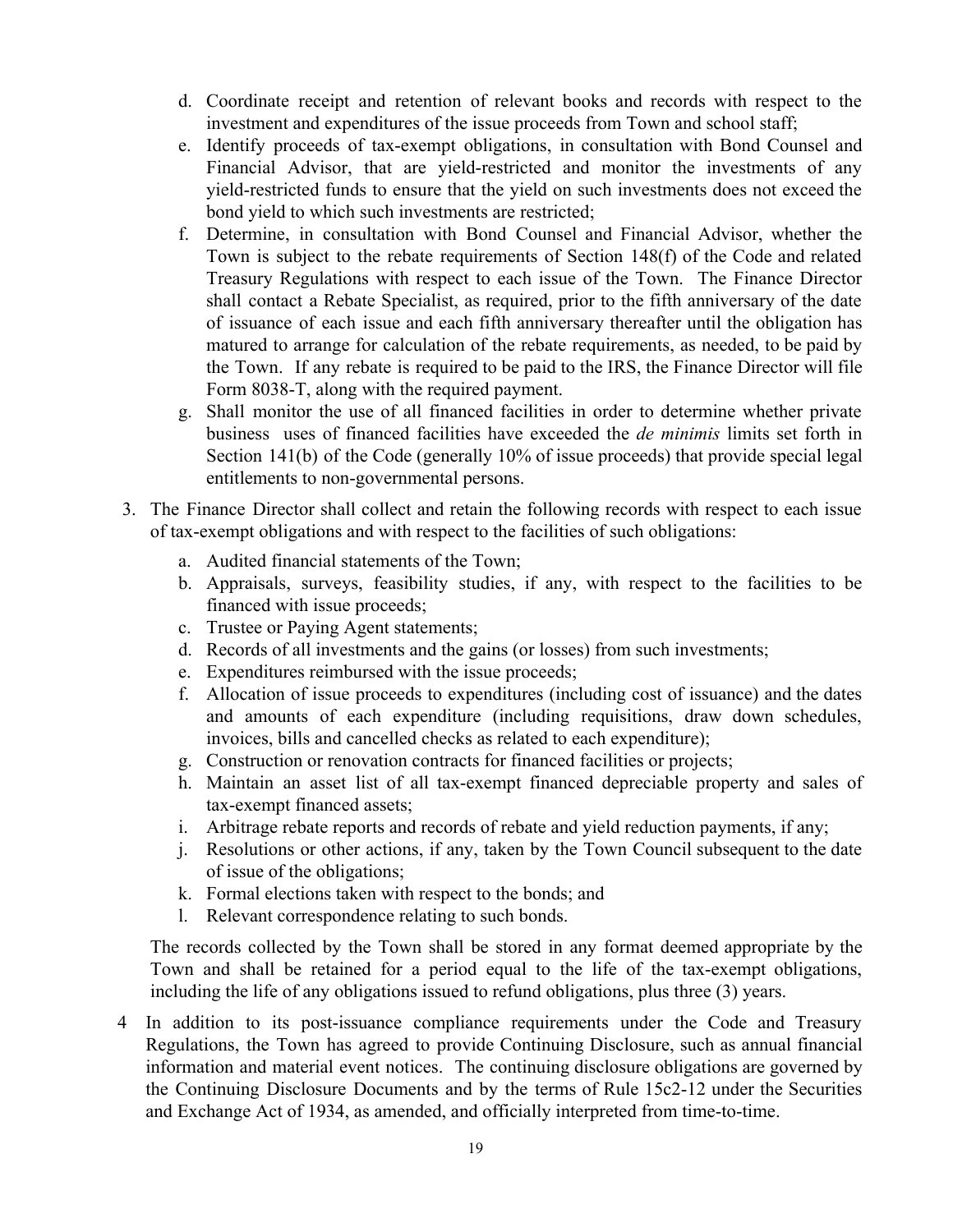### **BIBLIOGRAPHY**

### **Maine Revised Statutes Title 30-A Chapter 223, Subchapter 3 Municipal Debt**

C:\My Documents\OneTouch Docs\State requirements on Municipal Debt.pdf

### **Maine Revised Statutes Title 30-A Chapter 223, Subchapter 6 Municipal Borrowings**

C:\My Documents\OneTouch Docs\State Municipal Borrowing.pdf

### **APPENDIX 1. RATIOS**

Ratios will be calculated and reported to the Finance Committee within the first quarter of each year.

### *Debt Per Capita*

Total bonded debt of a municipality, divided by its most recent U.S. Census Bureau population data. A more refined version, called *net per capita debt,* divides the total bonded debt less applicable sinking funds by the total population.

*Annual Debt as a Percentage of Government Budgeted Operating Expenditures Revenues* Debt service includes principal and interest payments on tax-backed general municipal debt obligations borrowed for capital project expenditures. Debt service payments are examined relative to general operating expenditures revenues including special revenue funds and excluding truly "self-supporting" debt or State Educational Subsidy.

As a fixed cost, debt service can reduce expenditure flexibility. If debt service, as a percent of operating expenditure, is below 10-12 percent, the credit industry views this situation favorably. If it is below 8 percent or exceeds 15 percent, potential risk exists.

Policy statement: Debt Service as a Percentage of Annual Revenues: Debt service will be managed with an intent to not exceed 15% of annual revenues and with a goal of keeping this percentage below 12%.

### *Debt as a Percentage of Statutory Debt Limit*

This is the maximum amount that a government can borrow. The term especially applies to municipalities; rising above the statutory debt limit may trigger a reduction in a municipality's credit rating.

### *Debt as a Percentage of State Equalized Value*

This ratio is calculated by dividing the amount of <del>outstanding debt (either</del> direct net debt or overall net debt) by the total State Equalized Valuation of the municipality.

Comparing debt to the appraised value provides an indication of the burden that debt places on all property tax owners with our jurisdiction.

Policy statement: Total Debt as a Percentage of State Equalized Valuation: Total debt will be managed to prevent the total debt from exceeding 8.5% of the most recent calculation of state equalized valuation with a commitment to keep total debt below 3% of the most recently calculated full state valuation.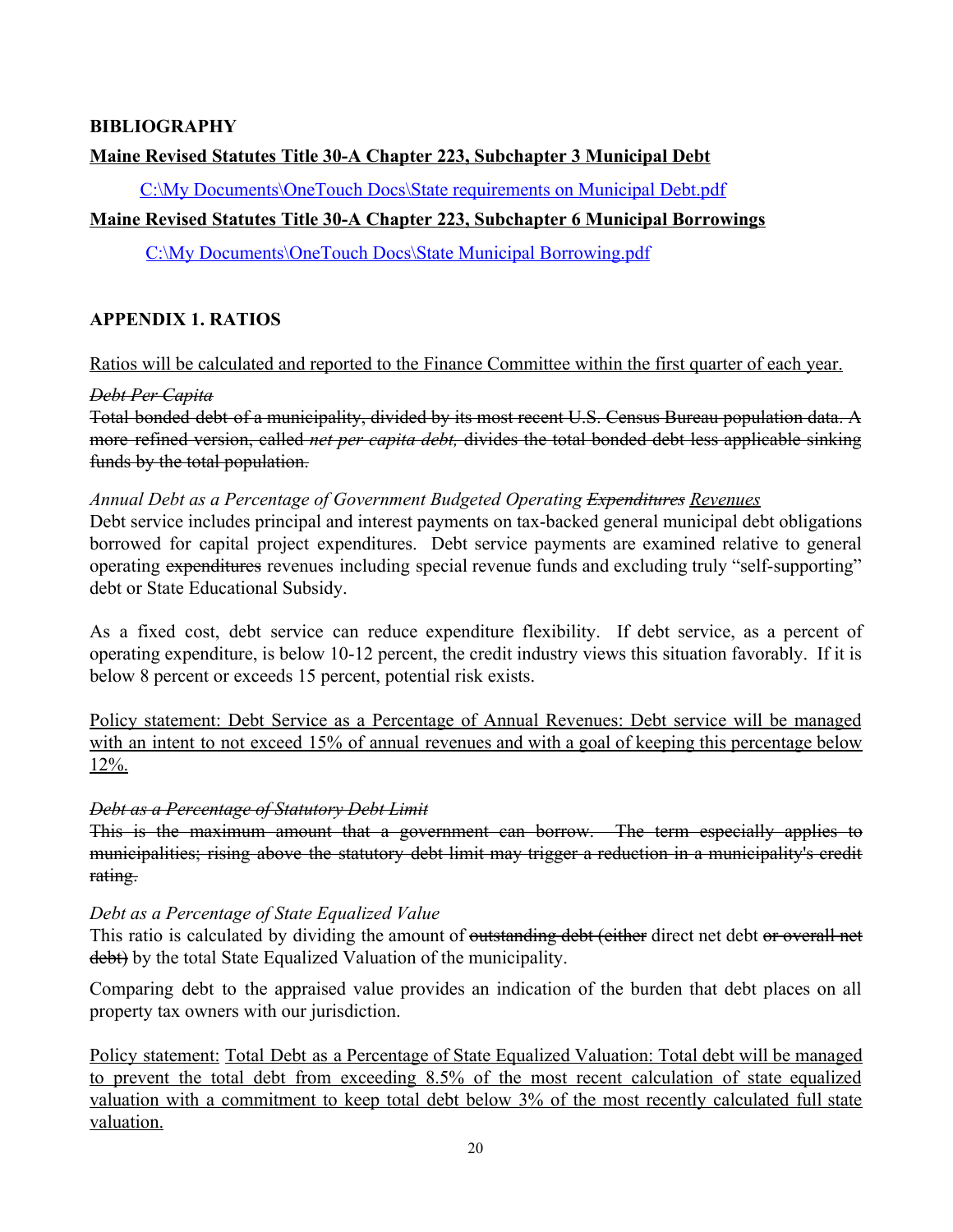### *Debt Per Capita*

Total bonded debt of a municipality, divided by its most recent U.S. Census Bureau population data. A more refined version, called *net per capita debt,* divides the total bonded debt less applicable sinking funds by the total population.

Policy statement: Debt per capita will be assessed every 5 years, changing to every 3 years after 2020, using per capita debt as a percentage of per capita income with a goal of not having this ratio exceed 15%. On an annual basis, debt per capita will be reported as part of the annual review of fiscal health indicators. New debt issuance may be discouraged if the new debt will result in debt per capita exceeding 115%, adjusted for inflation, of base year FY18.

### *Per Capita Debt as a Percentage of Per Capita Income*

Policy statement: Per Capita Debt as a Percentage of per Capita Income: Per capita general obligation debt may be managed with the intent to not exceed 15% of the most recent computation by the US Census Bureau or the American Community Survey of Scarborough's per capita annual personal income. In 2015 this value was \$40,139 which would limit debt per capita to \$6,021.

### **APPENDIX 2. INDUSTRY STANDARD DEFINITIONS OF NIC AND TIC**

**NET INTEREST COST (or NIC)** is a common method of computing the interest expense to the issuer of bonds, which usually serves as the basis of award in a competitive sale. NIC takes into account any premium and discount paid on the issue. NIC represents the dollar amount of coupon interest payable over the life of a serial issue, without taking into account the time value of money (as would be done in other calculation methods, such as the "true interest cost" method). While the term "net interest cost" actually refers to the dollar amount of the issuer's interest cost, it is also used to refer to the overall rate of interest to be paid by the issuer over the life of the bonds. The formula for calculating the NIC rate is:

Total Coupon Interest Payments + Discount (or – Premium) Bond Years (1)

**TRUE INTEREST COST (or TIC)** is also known as "Canadian Interest Cost". Under this method of computing the borrowing issuer's cost, interest cost is defined as the rate, compounded semi-annually, necessary to discount the amounts payable on the respective principal and interest payment dates to the purchase price received for the new issue securities. TIC computations produce a figure slightly different from the net interest cost (NIC) method since TIC considers the time value of money while NIC does not."

Source: *Glossary of Municipal Securities Terms*, Municipal Securities Rulemaking Board, 1985. The TIC bid discourages early year's high coupon or later year's deep discount bidding, and is most compatible with compliance with the issuer's concern with present value. Furthermore, this is currently the most commonly used method for bidding on bond issues.

The time value of money or "Present Value" undertakes computations that are used to determine whether or not a particular investment with a specified future cash flow is a good investment. This is based upon the premise that one dollar paid today is worth more than a dollar paid in future years. Present Value includes evaluating any borrowing where money is paid today over the future stream of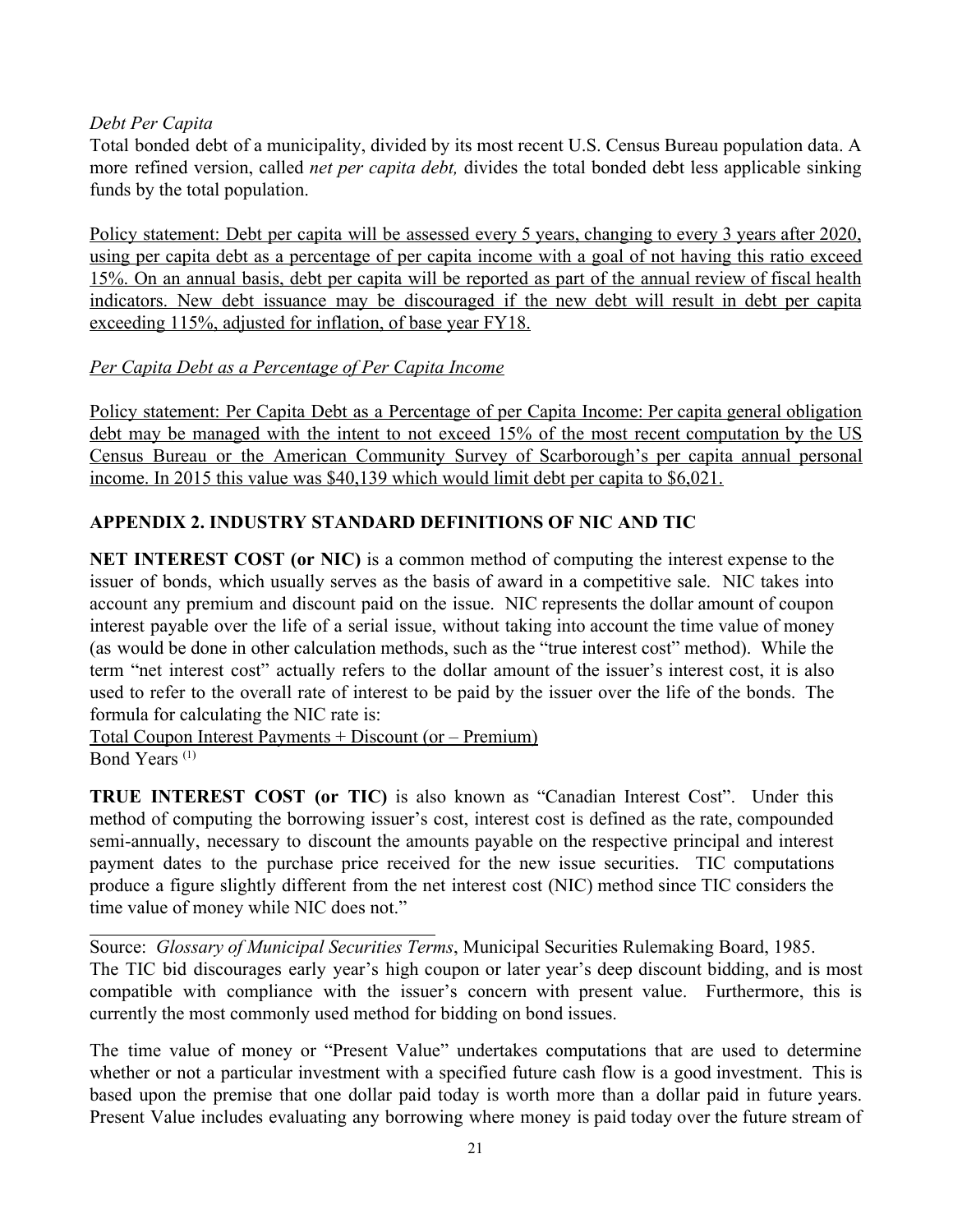such borrowing, to demonstrate the projected future expense. As such, an analysis assigns an implicit time value on money by measuring the effect of foregoing the return from potential future investment of money. In summary, the Absolute Savings are the actual numbers of dollars paid over the life of the issue. Present Value is the actual value today of amounts paid over the life of the issue.

NOTE: <sup>(1)</sup> A Bond Year is \$1,000 of debt outstanding for one (1) year. The number of "bond years" in an issue is equal to the product of the number of bonds (One bond equals \$1,000 regardless of actual certificate denomination) and the number of years from the dated date (or other stated date) to the stated maturity. The total number of bond years is used in calculating the average life of an issue and its net interest cost. Computations are often made of bond years for each maturity or for each coupon rate, as well as total bond years for an entire issue. Source: *Glossary of Municipal Securities Terms*, Municipal Securities Rulemaking Board, 1985.

### **SECTION II. INVESTMENT POLICY**

The following Investment Policy is hereby enacted by the Town Council to standardize the investment procedures of the Town of Scarborough's (the Town) available funds.

### **INTRODUCTION**

It is the policy of the Town to invest funds in a manner which will provide safety of principal with a market rate of return while meeting the daily cash flow demands of the Town and conforming to all State and local statutes governing the investment of public funds.

### **PURPOSE**

The purpose of this the Investment section of the Financial and Fiscal Policy is to establish the investment scope, objectives, delegation of authority, internal controls, standards of prudence, authorized investments and transactions, diversification requirements risk tolerance, safekeeping and custodial procedures, and reporting requirements for the invested funds. The Finance Director shall maintain administrative procedures and internal controls, consistent with this Investment Policy, for the operation of the Town's investment program. Such procedures shall be designed to prevent losses of public funds arising from fraud, employee error and misrepresentation by third parties, or unauthorized actions by employees of the Town.

### **DEFINITIONS**

### *Collateral*

Securities or property pledged by a borrower to secure payment.

### *Delivery versus Payment*

There are two methods of delivery of securities: Delivery vs. payment and delivery vs. receipt. Delivery vs. payment is delivery of securities with an exchange of money for securities. Delivery vs. receipt is delivery of securities with an exchange of a signed receipt for the securities.

### *Diversification*

Investment funds divided among a variety of securities offering independent returns.

*Federal Deposit Insurance Corporation (FDIC)*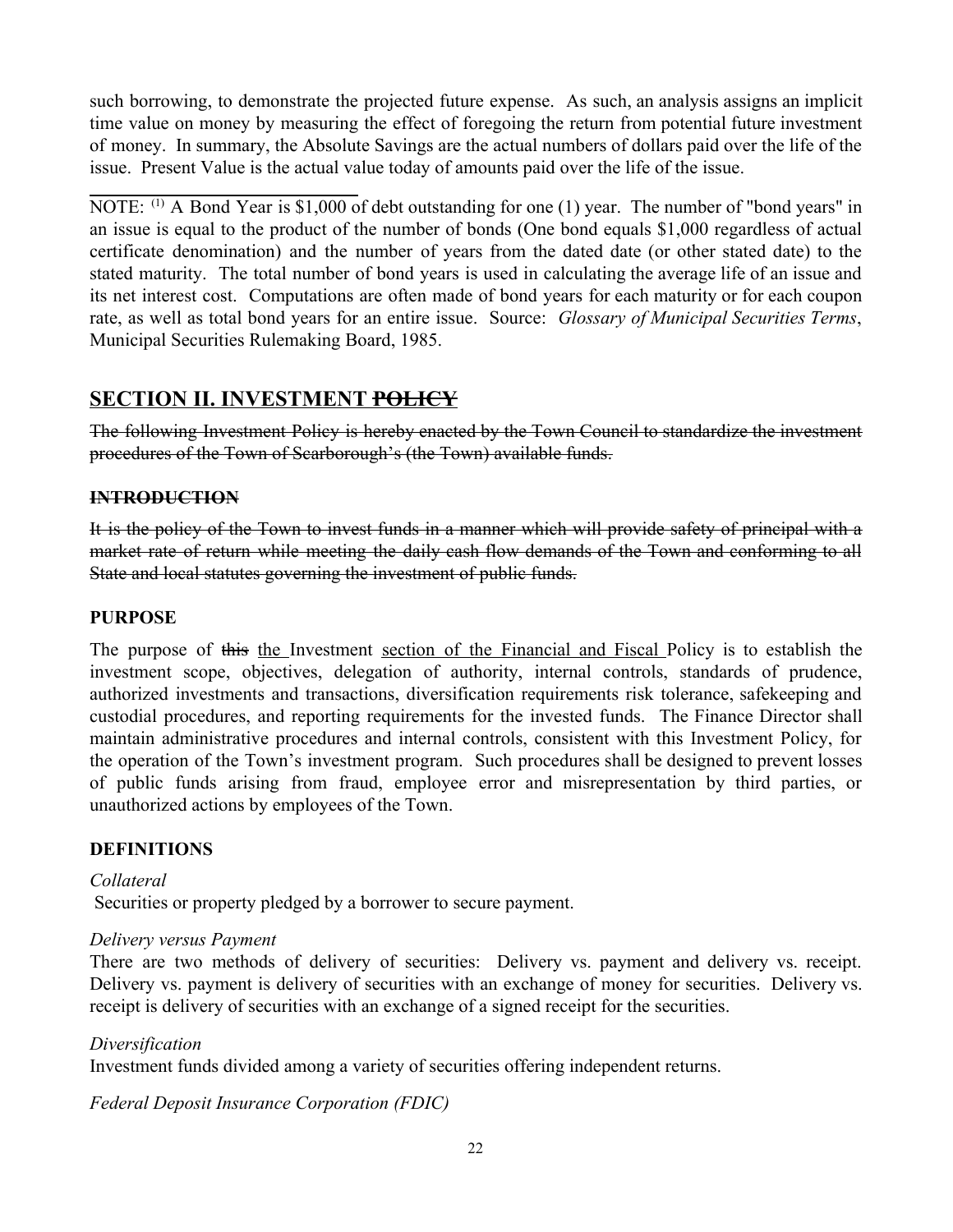An independent agency created by the Congress to maintain stability and public confidence in the nation's financial system by insuring deposits, examining and supervising financial institutions for safety and soundness and consumer protections, and managing receiverships.

### *Liquidity*

Assets converted easily and rapidly into cash without a substantial loss of value.

### *Pooled Investments*

Assets from different funds that are invested together.

### *Portfolio*

A Portfolio is a collection of securities and investments held by investors.

### *Prudent (Prudence)*

Investments made with the care, good judgment, skill, careful management and diligence that a prudent person, acting in a similar capacity, and familiar with such matters, would use in the conduct of an enterprise of a comparable nature and with similar aims.

### *Securities*

Securities are financial contracts that grant the owner a stake in the asset. Such securities account for most of what is traded in financial markets.

### **ENFORCEMENT**

This policy will be enforced by the Finance Director. This Investment Policy shall be reviewed by the Finance Director, the Town Manager and the Finance Committee at least every three years.

### **SCOPE**

This investment policy applies to all financial assets of the Town accounted for within the Town's Comprehensive Annual Financial Report. These funds include but are not limited to:

- General Fund Operating Funds
- Capital Project Funds
- Special Revenue Funds
- Proprietary Funds
- Permanent Funds (i.e., Cemetery Funds)
- Bond Proceeds
- Enterprise Funds including Tax Increment Financing (TIF) Accounts
- Trust and Agency Funds
- Endowments and Trust Funds
- CDBG Funds
- Escrow or Custodial Accounts

Since many of these funds are pooled for investment purposes, the investment income derived from the pooled investment account will be allocated to the various funds based on their applicable balance.

### **PRUDENCE**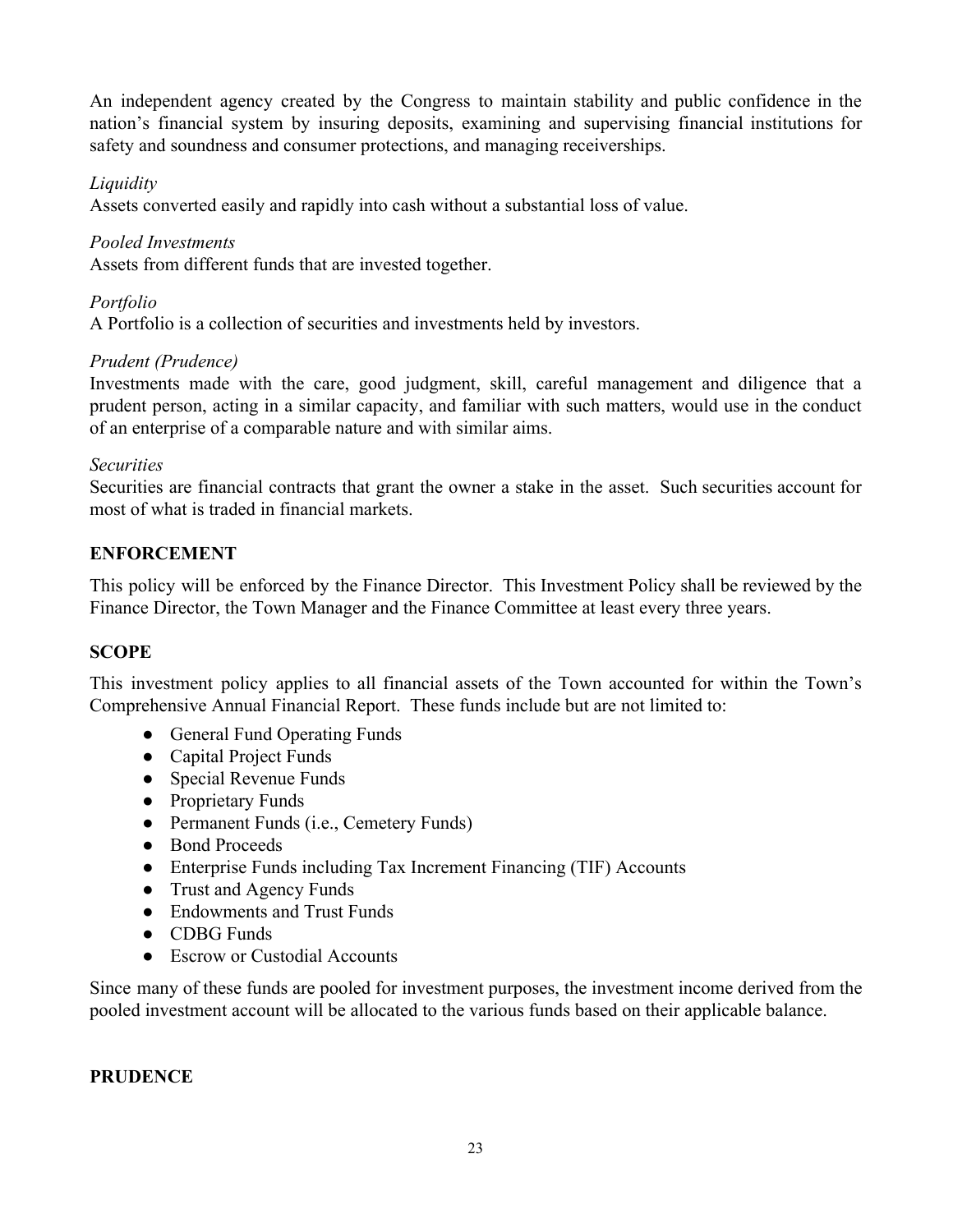The standard of prudence to be used, for managing the Town's assets, shall be Title 30-A, Section 5718 of the Maine Revised Statutes, which states:

"All investments made under this subchapter must be made with the judgment and care that persons of prudence, discretion and intelligence, under circumstances then prevailing, exercise in the management of their own affairs, not for speculation but for investment, considering:

- **Safety**: The safety of principal and preservation of capital in the overall portfolio;
- **Maintenance of liquidity**: Maintenance of sufficient liquidity to meet all operating and other cash requirements with which a fund is charged that are reasonably anticipated; and
- **Income**: The income to be derived throughout budgetary and economic cycles, taking into account prudent investment risk constraints and the cash-flow characteristics of the portfolio.

This standard must be applied to the overall investment portfolio of the municipality and not to individual items within a diversified portfolio."

These State standards shall be applied to the Town's overall investment portfolio. Investment Officials acting in accordance with written procedures and this Investment Policy and exercising due diligence, shall be relieved of personal liability for an individual security's credit risk or market price changes, provided deviations from expectations are reported in a timely manner to the Town Manager.

### **INVESTMENT OBJECTIVES**

The primary objectives, in priority order, of the Town's investment activities shall be:

- 1. **Prudence:** All participants in the investment process shall seek to act responsibly as custodians of the public trust. The overall program shall be designed and managed with a degree of professionalism that is worthy of the public trust.
- 2. **Safety**: Safety of principal is the foremost objective of the investment program. Investments shall be made by the Finance Director or designee in a manner that seeks to ensure preservation of capital and investment principal in the overall portfolio. The idea of safety is to mitigate credit risk and interest rate risk. To obtain this objective, the Finance Director shall use basic techniques to diversify the investment portfolio. The Finance Director shall utilize the Federal Deposit Insurance Corporation (FDIC) insured bank deposits and/or obtain collateralized investments that guarantee the Town a perfected security interest in the underlying security. Further, the Finance Director shall invest funds only in highly capitalized and highly rated financial institutions.
- 3. **Liquidity**: The Town's investment portfolio will remain sufficiently liquid to enable the Town to meet all operating requirements that might be reasonably anticipated through cash flow analysis. The Finance Director will structure the portfolio so that securities mature concurrent with cash needs to meet anticipated demands. Since all possible cash demands cannot be anticipated, the portfolio shall maintain assets that can be liquidated without penalty prior to their maturity.
- 4. **Return on Investment**: The Town's investment portfolio shall be designed with the objective of attaining a market rate of return throughout any budgetary and economic cycles and fluctuations, taking into account prudent investment risk constraints and the cash flow characteristics of the Town's portfolio. This objective shall take into account the constraints of the aforementioned safety and liquidity objectives.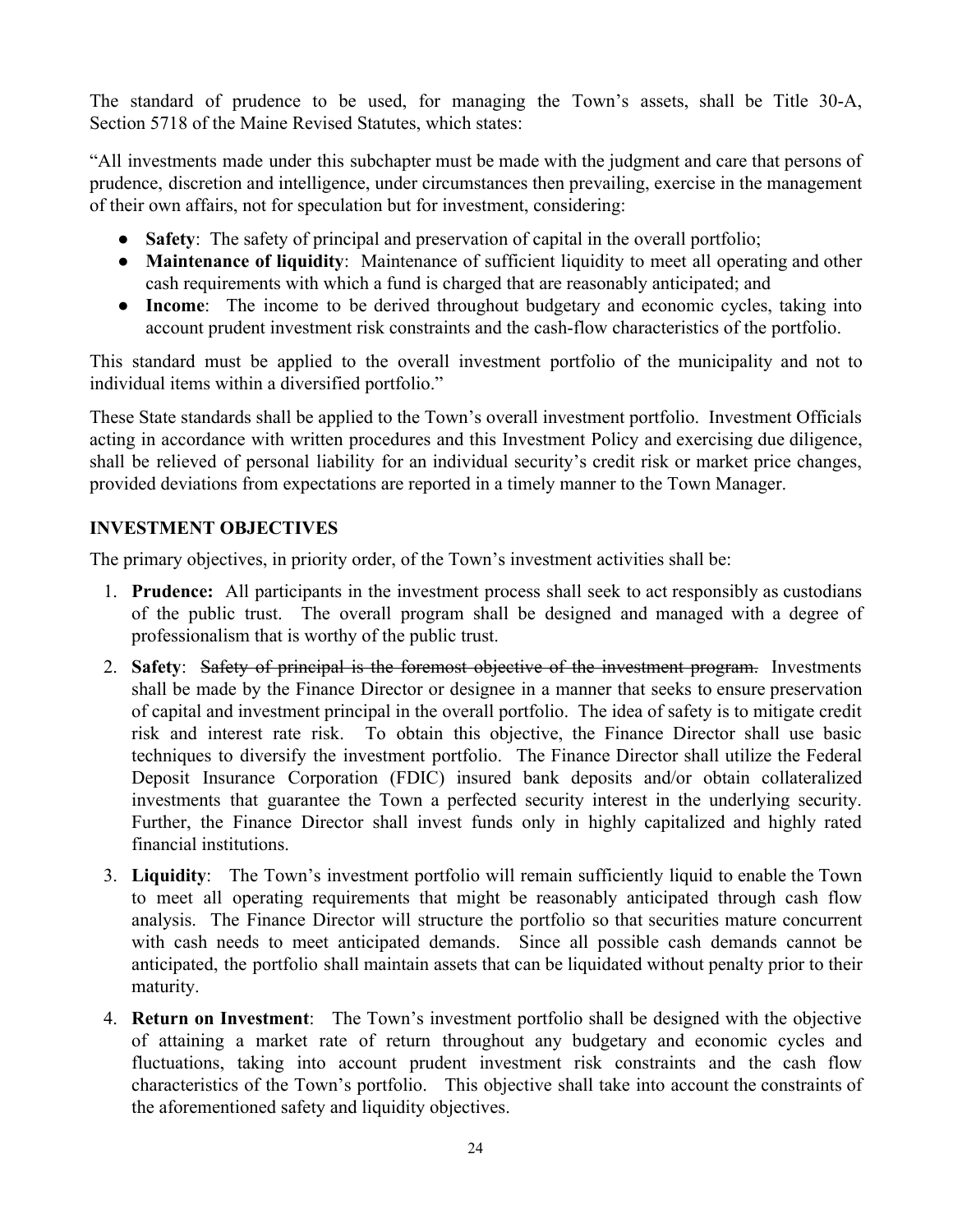### **DELEGATION OF AUTHORITY**

Authority to manage the Town's investment program is derived from Maine Revised Statutes, Title 30-A, Sections 5706 through 5719, and the Town's Charter. The Town Council delegates the investment of Town funds to the Finance Director. Upon approval of this document, the Finance Director shall prepare written procedures for the operation of the investment program consistent with this investment policy. Such internal procedures shall include delegation of authority to persons responsible for investment transactions. No person may engage in an investment transaction except as provided under the terms of this policy and the procedures established by the Finance Director. The Finance Director will manage all investment or cash management transactions undertaken.

From time to time, investments will be managed through external programs, facilities and professionals. To constitute compliance, these must be managed in a manner consistent with this policy.

### **ETHICS AND CONFLICTS OF INTEREST**

The Finance Director and employees involved in the investment process shall refrain from personal business activity that could conflict with the proper execution of the investment program, or could impair their ability to make impartial investment decisions. Elected Officials, Department Administrators, town and school employees and other municipal officials shall disclose to the Finance Director any material financial interest in financial institutions that conduct business with the Town. Further, they shall disclose any personal financial/investment position that could be related to the performance of the Town's investment portfolio.

### **PROHIBITED INTEREST**

No Town employee shall invest Town funds in any instrument or institution in which he/she has a direct or indirect financial interest, neither shall he/she accept any gift, free services or payment of any kind for performing their duties under this policy.

### **AUTHORIZED FINANCIAL DEALERS AND INSTITUTIONS**

The Finance Director shall maintain a list of financial institutions authorized to provide investment services. No Public deposit shall be made except in a qualified public depository as established by State law. An annual review of the financial condition and registrations of qualified bidders will be conducted by the Finance Director.

### **SAFEKEEPING AND CUSTODY**

All security transactions, including collateral for repurchase agreements, entered into by the Town shall be conducted on a "delivery versus payment" basis. Securities will be held by a third party custodian or Trust Department designated by the Finance Director and evidenced by safekeeping receipts and meets or exceeds the minimum risk category classification of the Government Accounting Standards Board (GASB) standards.

### **MAXIMUM MATURITIES**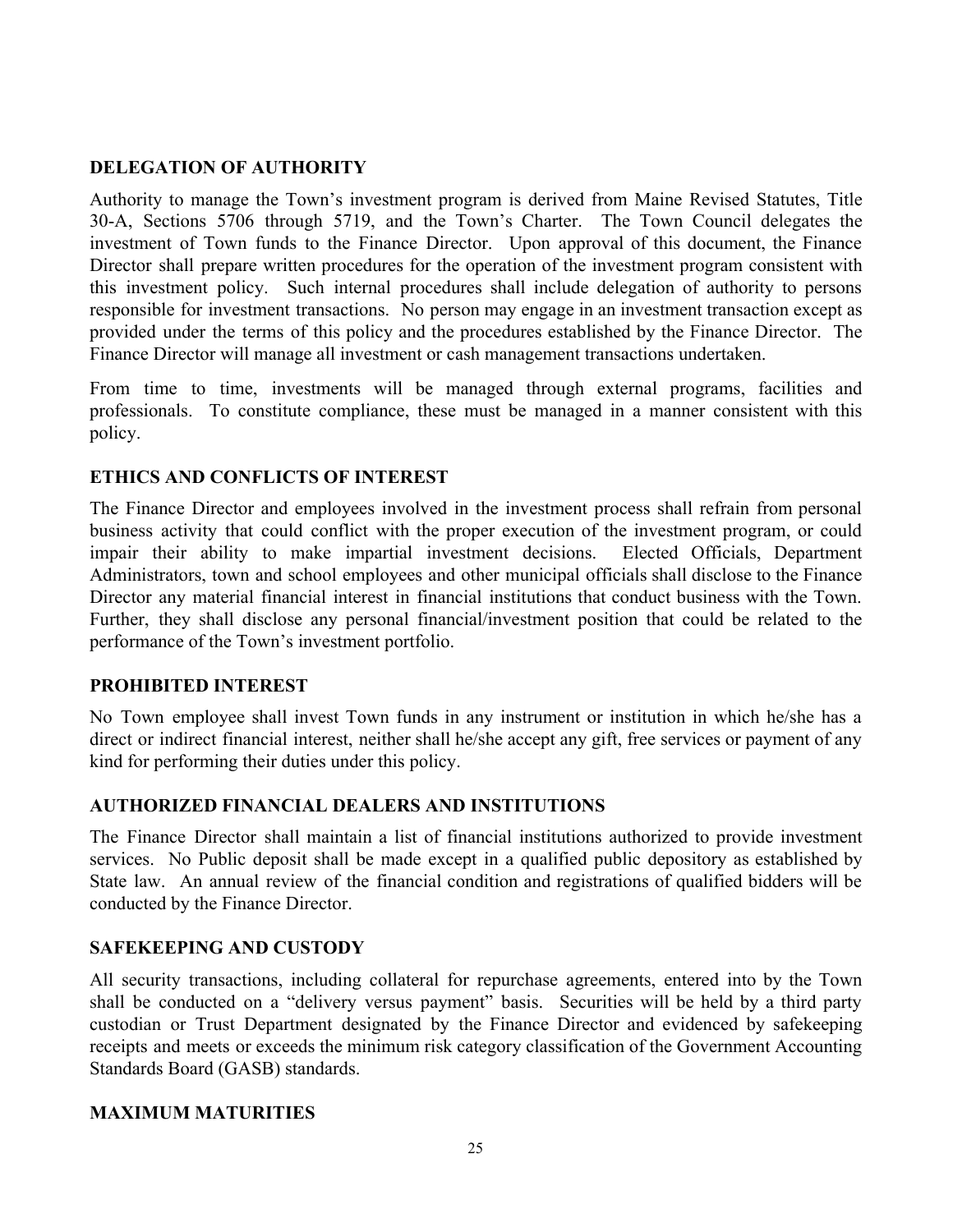To the extent possible, the Town will endeavor to match investments with anticipated cash requirements. Unless matched to a specific process/procedure, the Town will not directly invest in securities maturing more than one year from date of purchase. The Town may, however, collateralize its repurchase agreements using longer investments not to exceed five years.

Special Revenue, Trust, Permanent and Endowments funds may be invested in securities exceeding one year if the maturity of such investments are made to coincide as nearly as practicable with the expected use of the funds.

### **AUTHORIZED INVESTMENTS**

The Town of Scarborough is authorized to invest only in the following types of securities:

- Obligations of the United States (U.S.) Government, its agencies and instrumentalities
- Certificates of Deposits and other evidences of deposits at banks
- Prime Commercial Paper
- Repurchase Agreements whose underlying collateral by obligations of the Federal government in amounts equal to the Town's investment.
- Money Market Mutual Funds whose portfolios are secured by obligations of the Federal Government.

### **DIVERSIFICATION**

The Town will diversify its investments by security type and institution. No more than fifty percent (50%) of the Town's total investment portfolio will be invested in a single security type or with single financial institution.

### **INTERNAL CONTROLS**

The Finance Director shall establish a system of internal controls. The internal controls shall be reviewed periodically and completed within the time frame of the annual audit. This review will be conducted by the external auditor during the annual Town Audit. The external auditing firm will be selected by the Council. To provide reasonable assurance that these objectives are met, this review will enhance internal control by assessing compliance with policies and procedures to ensure that the assets of the Town are protected from loss, theft or misuse.

### **CHECKS AND BALANCES**

These guidelines have been established to enhance the integrity and transparency of the Town's internal procedures for investing the Town's funds and accounting for those investments.

The Finance Director and the Deputy Finance Director will be authorized to transact investment business on behalf of the Town. All trade confirmations will be sent directly to the Bookkeeper Accountant where transaction details will be compared and verified against internal records.

### **ACCOUNTING METHOD**

Investments will be carried on the Town books at cost. Interest on securities will be credited to investment income at the time of sale. The values of investment securities will be accrued as of each fiscal year end.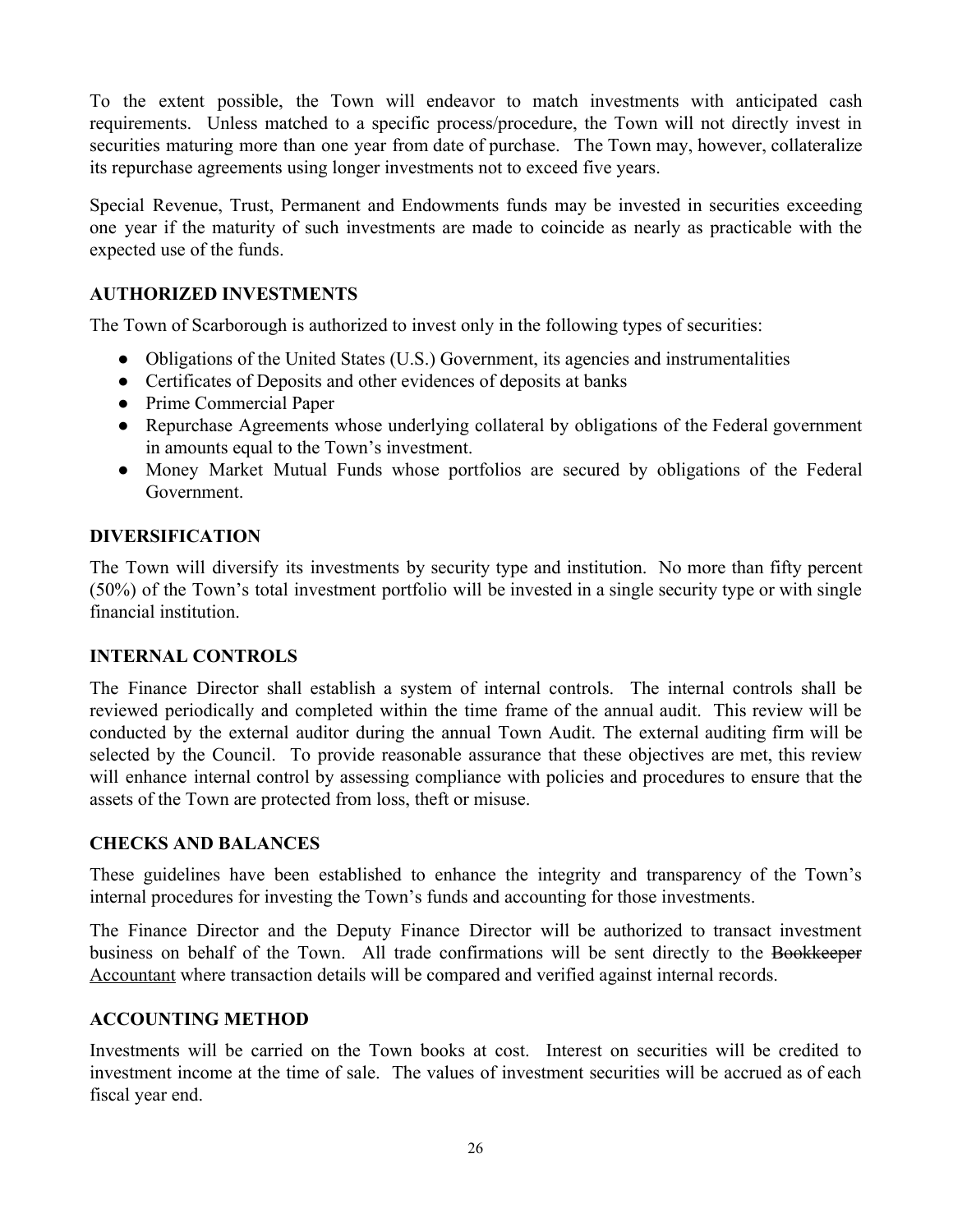### **EXTERNAL MANAGEMENT**

The Finance Director may contract with a qualified external money management company in order to benefit from portfolio diversification, credit research, full-time portfolio management and economies of scale that are unavailable from Town staff. Any such contract will define and control the risks of the portfolio and establish performance criteria for monitoring and evaluating results.

### **STATUTORY COMPLIANCE**

Nothing in the Town's investment policy shall be read to contravene with State law, 30-A M.R.S.A. Sections 5706 through 5719.

### **BIBLIOGRAPHY**

Maine Revised Statutes Title 30-A Chapter 223, Subchapter 3-A Municipal Investments

<http://www.mainelegislature.org/legis/statutes/30-A/title30-Ach2>

### **SECTION III. FUND BALANCE POLICY**

The Fund Balance Policy is intended to provide guidelines during the preparation and execution of the annual budget to ensure that sufficient reserves are maintained for unanticipated expenditures or revenue shortfalls. It also is intended to preserve flexibility throughout the fiscal year to make adjustments in funding for programs approved in connection with the annual budget.

The Fund Balance Policy should be established based upon a long-term perspective recognizing that stated thresholds are considered minimum balances. The main objective of establishing and maintaining a Fund Balance Policy is for the Town of Scarborough to be in a strong fiscal position that will allow for better position to weather negative economic trends.

The Fund Balance consists of five categories: Nonspendable, Restricted, Committed, Assigned, and Unassigned.

**• Nonspendable** Fund Balance consists of funds that cannot be spent due to their form (e.g. inventories and prepaids) or funds that legally or contractually must be maintained intact.

• **Restricted** Fund Balance consists of funds that are mandated for a specific purpose by external parties, constitutional provisions or enabling legislation.

**• Committed** Fund Balance consists of funds that are set aside for a specific purpose by the Council. Formal action must be taken prior to the end of the fiscal year. The same formal action must be taken to remove or change the limitations placed on the funds.

• **Assigned** Fund Balance consists of funds that are set aside with the intent to be used for a specific purpose by the Council. Assigned funds cannot cause a deficit in unassigned fund balance.

• **Unassigned** Fund Balance consists of excess funds that have not be classified in the previous four categories. All funds in this category are considered spendable resources. This category also provides the resources necessary to meet unexpected expenditures and revenue shortfalls.

• **Unrestricted** Fund Balance is the combination of the Committed, Assigned and Unassigned fund balance.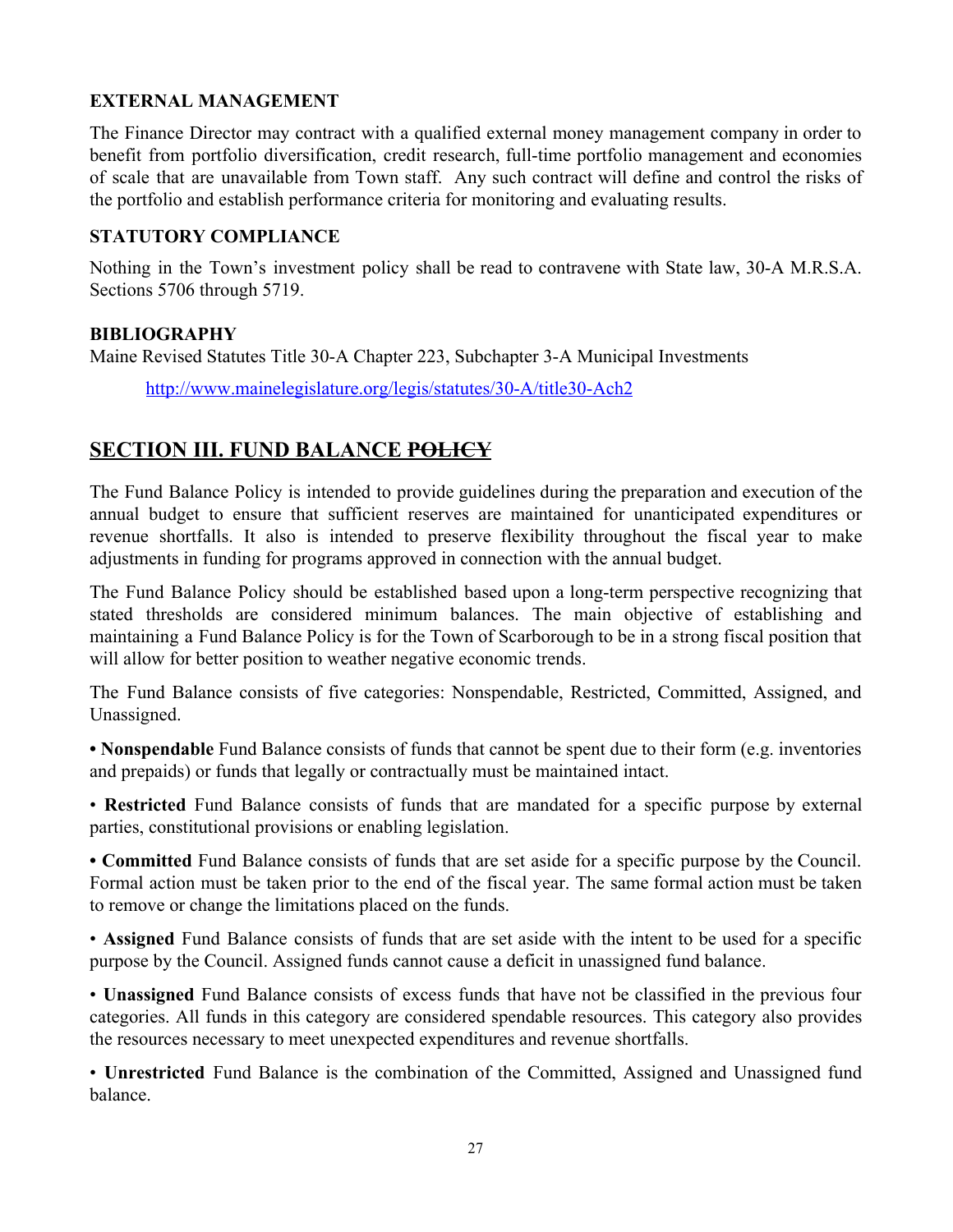### **OPERATING BUDGET**

The total General Fund Budget, are all budgets, including amendments, as adopted by the Town council. The General Fund Budget shall include all budgets included in funds 1100 and 7100:

> Municipal Gross Budget Education Gross Budget Adult Learning Community Services- All Divisions Capital Equipment Debt Service County Assessment

### **Nonspendable and Restricted Funds**

Nonspendable funds are those funds that cannot be spent because they are either:

- 1) Not in spendable form (e.g. inventories and prepaids)
- 2) Legally or contractually required to be maintained intact

It is the responsibility of the Town Manager or their designee, to report all Nonspendable Funds appropriately in the Town's Financial Statements.

Restricted funds are those funds that have constraints placed on their use either:

- 1) Externally by creditors, grantors, contributors, or laws or regulations or other governments
- 2) By law through constitutional provisions or enabling legislation.

It is the responsibility of the of the Town Manager, or their designee, to report all Restricted Funds appropriately in the Town's Financial Statements.

### **CLASSIFYING FUND BALANCE AMOUNTS**

When both restricted and unrestricted funds are available for expenditure, restricted funds should be spent first unless legal requirements disallow it. When committed, assigned and unassigned funds are available for expenditure, committed funds

should be spent first, assigned funds second, and unassigned funds last; unless the Town Council has provided otherwise in its commitment or assignment actions.

### **AUTHORITY TO COMMIT FUNDS**

The Town Council has the authority to set aside funds for a specific purpose. Any funds set aside as Committed Fund Balance requires the passage of a resolution by a simple majority vote. The passage of such action must take place prior to June 30th of the applicable fiscal year. If the actual amount of the commitment is not available by June 30th, the resolution must state the process or formula necessary to calculate the actual amount as soon as information is available.

### **AUTHORITY TO ASSIGN FUNDS**

Upon passage of the Fund Balance Policy, authority is given to the Town Manager to assign funds for specific purposes. Any funds set aside as Assigned Fund Balance must be reported to the Town Council. The Town Council as the authority to set aside funds for the intended use of a specific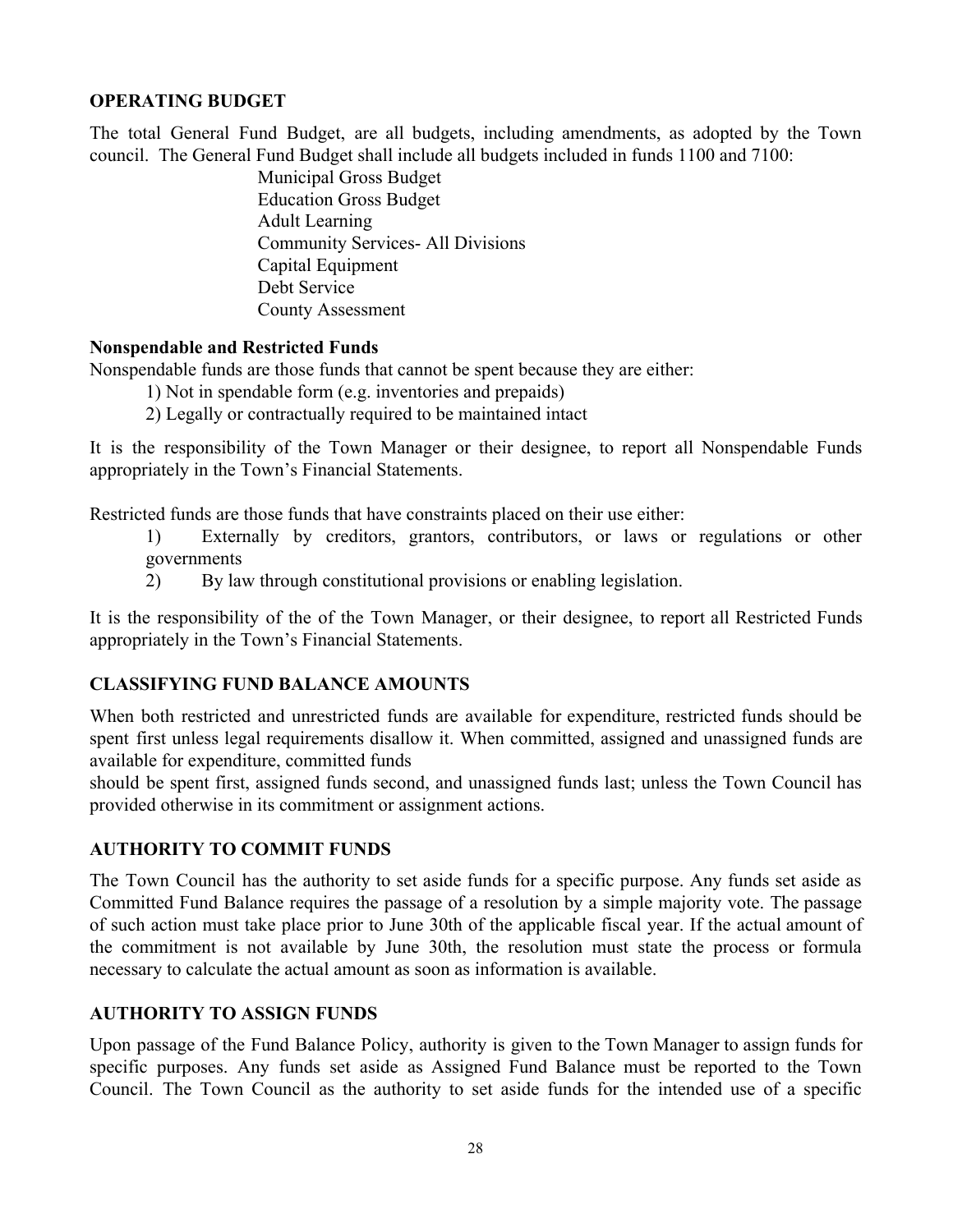purpose. Any funds set aside as Assigned Fund Balance requires a simple majority vote and must be recorded in the minutes. The same action is required to change or remove the assignment.

### **UNASSIGNED FUND BALANCE**

Unassigned Fund Balance is the residual amount of Fund Balance in the General Fund. It represents the resources available for future spending. An appropriate level of Unassigned Fund Balance should be maintained in the General Fund in order to cover unexpected expenditures and revenue shortfalls.

In the event of projected revenue shortfalls, it is the responsibility of the Town Manager to report the projections to the Town Council's Finance Committee on a quarterly basis and will include an outline of recommended Management actions to address any shortfall.

The Town has set a goal, through this Fund Balance Policy, to maintain the level of unassigned fund balance equal to 10.0% of Scarborough's Operating Budget for the prior fiscal year and to not fall below 8.33% (or 1/12) of Scarborough's Operating Budget.

Once the Town achieves an unassigned fund balance equal to 10.0% of Scarborough's Operating Budget, any excess above 12% must be assigned by any combination to one of the following:

a) Retained in nonspendable and restricted accounts that offset unfunded liabilities, and/or

b) retained in assigned accounts that may be used in future budget cycles as a property tax rate stabilization; available for use during a catastrophic event, and/or

- c) funding future capital expenditures and/or projects, and/or
- d) the retirement of debt, and/or
- e) a taxpayer refund.

In the event that the balance drops below the established minimum level, the Town Council will develop a plan to replenish the fund balance to the established minimum level within two years.

Policy statement: Unrestricted Fund Balance as a Percentage of Revenues: The level of unrestricted fund balance will not be allowed to drop below 8% of annual revenues with a goal of building unrestricted fund balance to 12% of annual revenues.

### **REPORTING**

Annually the Town Manager shall report to the Town Council's Finance Committee the Statement of Activity of all fund balances that will include the beginning year's balances, gross adjustments in and out of each account during the reporting period and final report period ending balances. Such report shall occur following receipt of the audited financial statements.

### **REPEAL OF PRIOR TOWN COUNCIL FUND BALANCE POLICY.**

This section repeals the Town Council Fund Balance Policy adopted by the Town Council on September 17, 1997 and as amended on January 20, 2010 and replaces it this document adopted by the Town Council on November 2, 2016.

### **SECTION IV. CAPITAL PLANNING POLICY**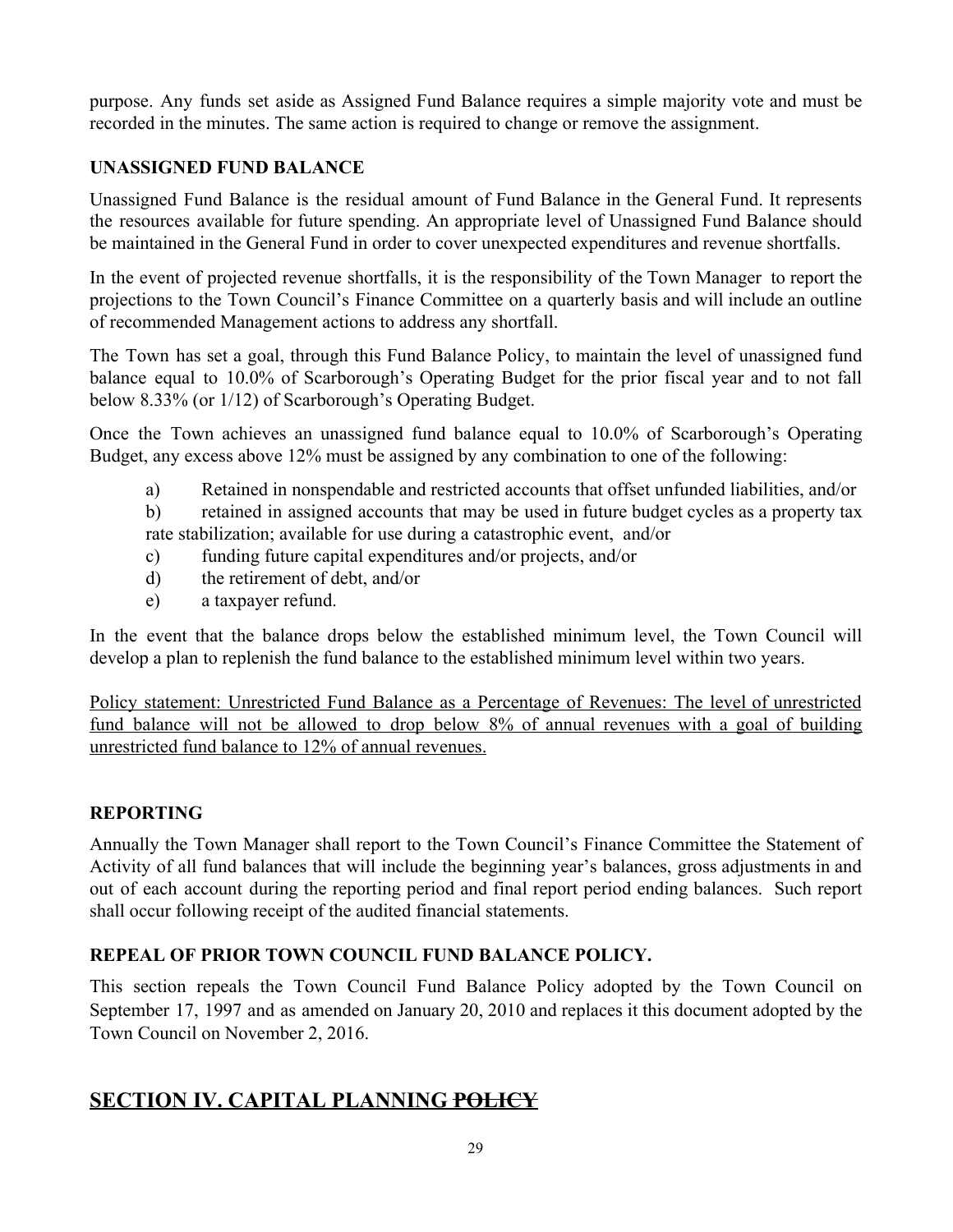The following policy is hereby enacted to establish the framework for overall capital planning, budgeting and management.

### **INTRODUCTION**

The Town of Scarborough recognizes the importance of careful management and planning for the use of its physical assets. The benefit of a capital plan is to provide long term guidelines regarding the location, condition and replacement or improvement of public infrastructure. These guidelines ensure that the capital planning program identify the availability of resources necessary to meet Scarborough's capital needs when they occur. Additionally, this policy will help to ascertain spending priorities early to allow for more deliberate planning and funding. As implemented, this capital planning policy will provide the Town of Scarborough the opportunity to anticipate, not react to, trends and developments critical to the well-being of our citizens. By budgeting large or unique purchases in the capital improvement plan, the operating budget will not be susceptible to spikes within department's budgets.

Financing the capital plan can include leases, grants, appropriations, reserves and debt financing as defined in the *Debt Management and Fiscal Policy*. The useful life of the asset or project needs to equal or exceed the payout schedule of any debt the Town assumes for that project. This allows for a closer match between those who benefit from the asset and those that pay for it.

To enhance creditworthiness and prudent financial management, the Town is committed to systematic capital planning, intergovernmental cooperation and coordination, and long-term financial planning. Evidence of this commitment to capital planning will be demonstrated through adoption and periodic adjustment of the Town's Capital Improvement Plan (CIP) and the annual adoption of a multi-year Capital Improvement Budget.

### **PURPOSE**

As a way of structuring the review and funding of capital improvement projects competing for economic resources, the Town of Scarborough looks at long-term capital planning and budgeting. This policy sets forth comprehensive guidelines for the determination and prioritization of capital asset purchases and improvements. It is the objective of this policy to:

- (1) Determine the physical assets to be renovated or replaced;
- (2) Document the decision-making process;
- (3) Demonstrate a commitment to long-term financial planning objectives;
- (4) Annually prioritize those physical assets to be included in the Capital Improvement Plan;
- (5) Utilize debt financing only when desirable;
- (6) Identify capital planning objectives for staff to implement;
- (7) Understand how the operating budget will be impacted by the completion of the capital project;
- (8) Ensure that the useful life of the asset or project equals or exceeds the payout schedule of any debt the Town assumes for the project. This allows for a closer match between those who benefit from the asset and those who pay for it.

Capital projects may involve the following:

- Purchasing Land
- Constructing new public facilities
- Improving infrastructure (i.e., refurbishing a bridge, resurfacing a street)
- Purchasing major equipment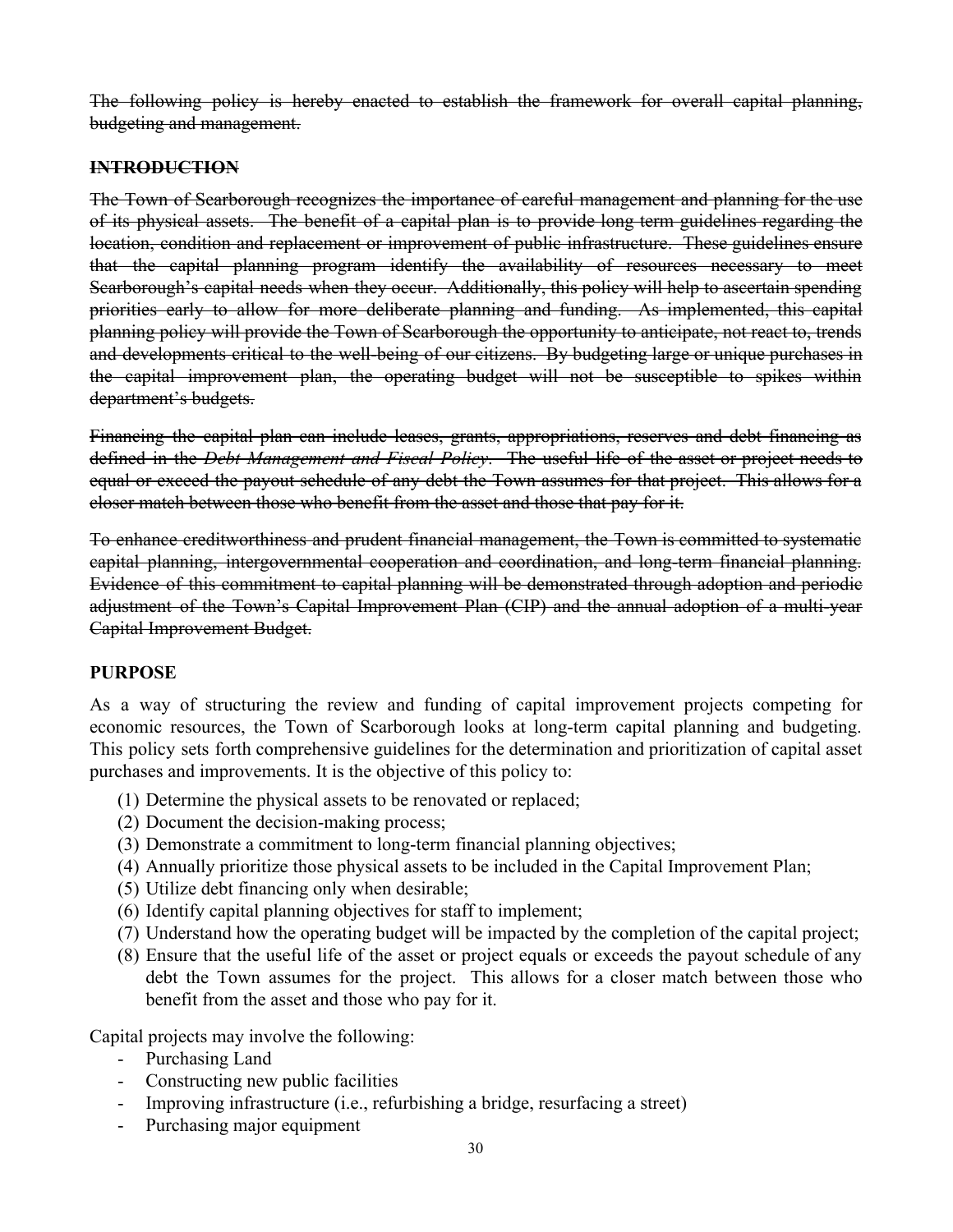### **DEFINITIONS**

### *Public Infrastructure*

Infrastructure of the Town of Scarborough to include, land, buildings, parks, streets, bridges, vehicles and equipment, etc.

### *Capital Budget*

The first year of the capital improvement program with a detailed source of financing for each of the capital projects specified for implementation during the upcoming year with a listing and description of the following four (4) years.

### *Capital Improvement Program*

A listing of the planned capital improvement projects (coupled with expected costs and financing plans of each) for the upcoming five (5) year period, and scheduled according to priorities and timing. The CIP should be organized between capital projects and capital equipment. In addition to estimated costs, a narrative description of each capital item should be provided.

### *Capital Improvement Project*

A major, nonrecurring expenditure used to expand or improve a government's physical asset, including facilities and infrastructure, that are not consumed within a year but rather have a multi-year life.

### *Capital Equipment*

A major expenditure used to expand or improve a government's equipment, including vehicles, technology, building equipment.

### *Multi-Year Capital Budget*

A process designed to ensure that the longer range consequences of capital budget decisions are identified and reflected in the budget totals and updated annually.

### *Equipment Replacement Schedule*

A detailed systematic schedule of anticipated replacement of all vehicles and major equipment that is customized to each department and is based on industry standards of predicted life expectancy. The replacement schedule is based on the premise that vehicles and equipment should be replaced before major maintenance expenses are incurred and while residual (trade-in) value can be maximized. These schedules shall serve as the basis for the capital equipment portion of the CIP.

### **IMPLEMENTATION/POLICY MANAGEMENT**

The Town's Capital Planning Policy shall be implemented by the Town Manager/Finance Director when developing comprehensive capital planning management guidelines that provides for the following:

- Departments Administrators to review their physical assets annually;
- Capital improvements should be developed, approved and financed in accordance with the Town Charter and Purchasing Policy and the capital improvement budgeting process;
- Determine which projects need voter authorization;
- Assess financing alternatives for funding capital improvement prior to issuing debt (bonds);
- Determine the funding source for the project being improved (appropriation, bonds, property taxes, grants, etc.).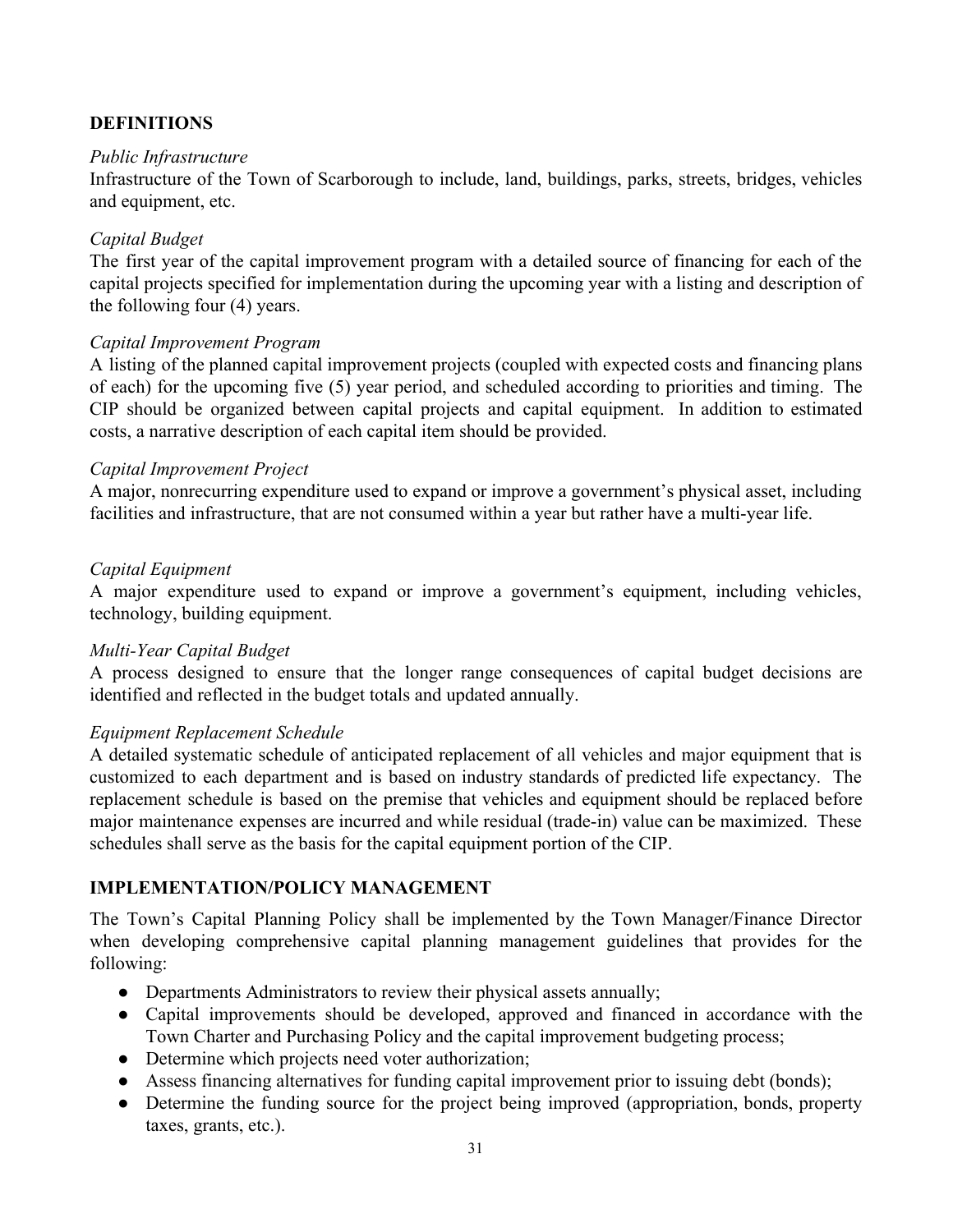- $\triangleright$  For long-term borrowing, the equipment or project is an item that is purchased and/or constructed infrequently, has an expected useful life of at least five (5) years, and costs in excess of \$100,000; and
- $\triangleright$  For short-term borrowing or lease/purchases, the equipment is an item that is purchased infrequently, has an expected useful life of at least five (5) years, and costs less than \$100,000.
- $\triangleright$  Funding by Appropriation: Any capital item can be funded by appropriation, regardless of value.

This policy will be enforced by the Town Manager/Finance Director. This Capital Planning Debt Management Policy shall be reviewed by the Finance Director/Town Manager and the Finance Committee at least annually.

### **CAPITAL IMPROVEMENT BUDGET**

A capital budget forces a systematic identification and prioritization of capital projects. This helps to avoid unexpected budget fluctuations and surprises in the operating budget. The goal is to anticipate and plan for most projects involving public facility improvements and major equipment purchases. Thus, a capital budget is the implementation vehicle for adopting a capital improvement project that is part of a long-range capital improvement program.

A multi-year capital improvement budget shall be prepared and submitted to the Finance Committee, separate from the operating budget, annually. The capital budget shall provide a list of projects and the means of financing and cover a five year period of time. The projects included in the capital budget should be part of the Town's capital improvement program. To be considered for bonding, projects must be included in the Capital Improvement Budget as part of the capital improvements or capital equipment. All projects which are required to go to voter referendum, shall also be included in the multi-year Capital Improvement Budget.

### **PRESERVATION OF EXISTING CAPITAL INFRASTRUCTURE**

It shall be the policy of the Town that adequate resources are allocated to preserve existing infrastructure before targeting resources to build new facilities that also have operating and maintenance obligations. Emphasis shall be given to protect historical investments in capital facilities and to avoid embarking on a facility enhancement program, which when couple with the existing facility requirements, the Town cannot afford to maintain.

### **LONG-RANGE FACILITY PLAN**

A long-range facilities plan should be prepared that considers the Town's future needs based on a 20-year outlook. This plan should consider estimated costs and list projects in order of priority. Before new facilities are considered, efforts should be exhausted to modify existing facilities to meet future needs as well exploration of "partnerships" to minimize capital investment required for construction as well as operations and maintenance.

### **LIFE-CYCLE EXPENSES**

New facilities should be of high quality, low maintenance and least cost. The CIP should emphasize and consider life-cycle costs as a consideration in prioritization. Priority should be given to new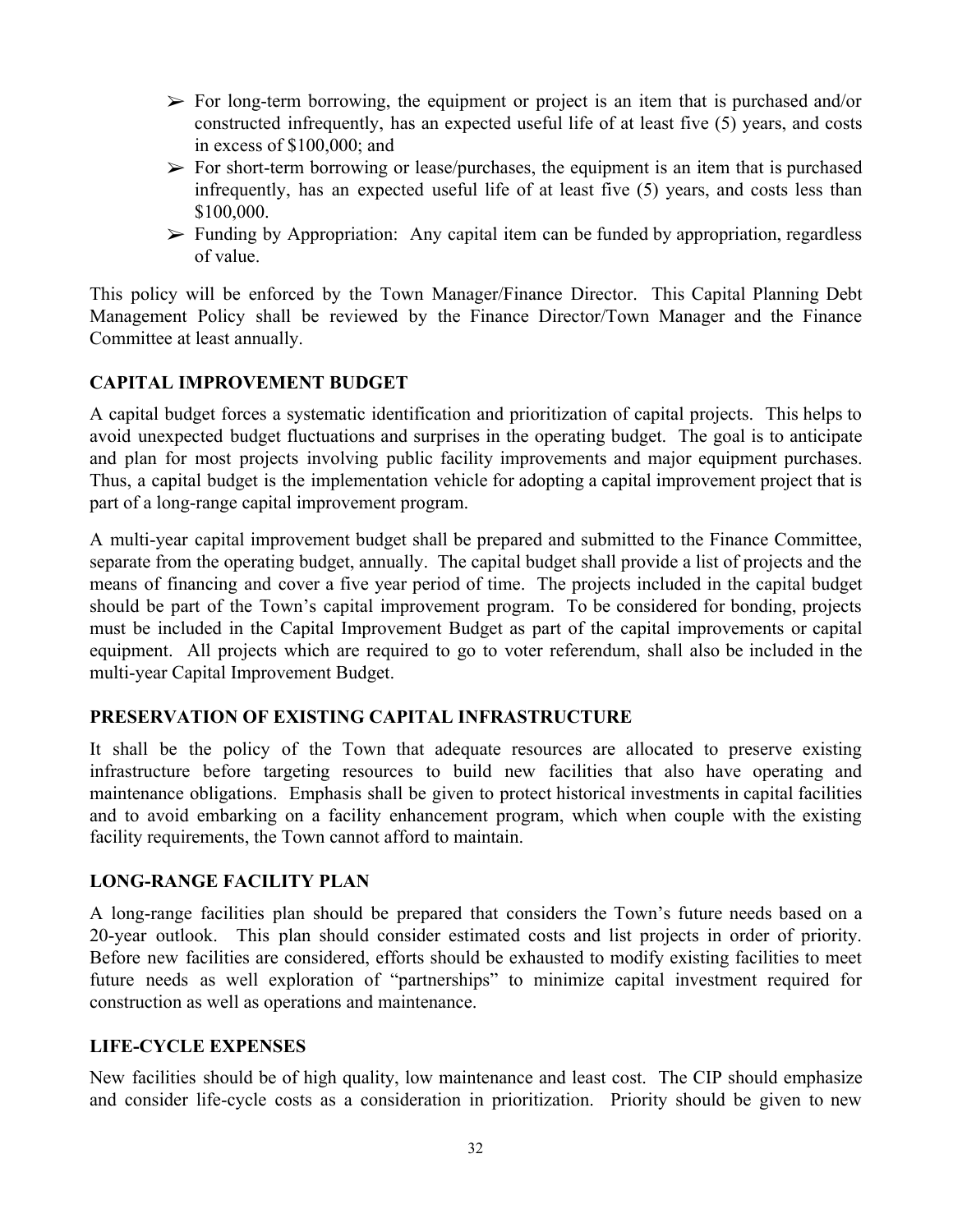facilities that have minimal ongoing maintenance costs as to limit the impact upon both the CIP and the operating budget.

### **FINANCING OPTIONS FOR CAPITAL BUDGETS**

Funding for capital items may come from a number of sources, including, but not limited to: long-term debt (general obligation bonds), leases, reserve funds, grants or direct appropriations.

### *Voter Approved Bonds*

Per section 907 of the Town Charter:

The Town Council shall submit orders or resolves authorizing the issuance of General Obligation securities of the Town, or the appropriation and expenditure of funds derived solely from municipal revenue sources, or a combination of both, in a principal amount greater than \$400,000 for a single capital improvement or item of capital equipment to voter referendum subject to the section 907.1.1 of the Charter as follows: The provisions of this section shall not be applicable to any order or resolve authorizing (i) the refunding of any securities or other obligation of the Town; (ii) the issuance of General Obligation securities, or other direct or indirect obligations, of the Town for streets, sidewalks, or storm or sanitary sewers or other public utilities; or (iii) any construction or financing of improvements or equipment needed as a result of fire, flood, disaster, or other declared emergency. For purposes of this section, the Town Council may by vote of five (5) of its members adopt emergency orders or resolves authorizing construction or financing of improvements or equipment needed as a result of fire, flood, disaster or other emergency and such orders or resolves shall contain a section in which the emergency is set forth and defined; provided, however, that the declaration of such emergency by the Town Council shall be conclusive. (Amended November 5, 2002; effective November 20, 2002).

### *Reserve Funds (From the Debt Management Policy)*

Adequate operating reserves are important to insure the functions of the Town especially during economic downturns. The Town desires to build a contingency reserve in the General Fund of no less than \$1,000,000. Over the next ten (10) years of the date of this policy adoption, the Town will initiate a Committed Fund Balance for working capital sufficient to finance 90 days of operations (3 months) but not to exceed 4 months of operations. These funds will help to pay for capital and operating costs during revenue-short months.

### *Equipment Reserve Fund (From the Debt Management Policy)*

An Equipment Reserve Fund to be set up to fund future capital equipment and will be financed sufficiently to ensure that adequate funds are available to purchase replacement equipment on a timely basis without debt financing. Determination of the amount needed to adequately fund this equipment reserve fund will prepared by the Finance Director and the Town Manager and approved by the Finance Committee. Complete financing of the Capital Equipment Reserve Fund will be by accomplished within six (6) years of the date of adoption of this policy.